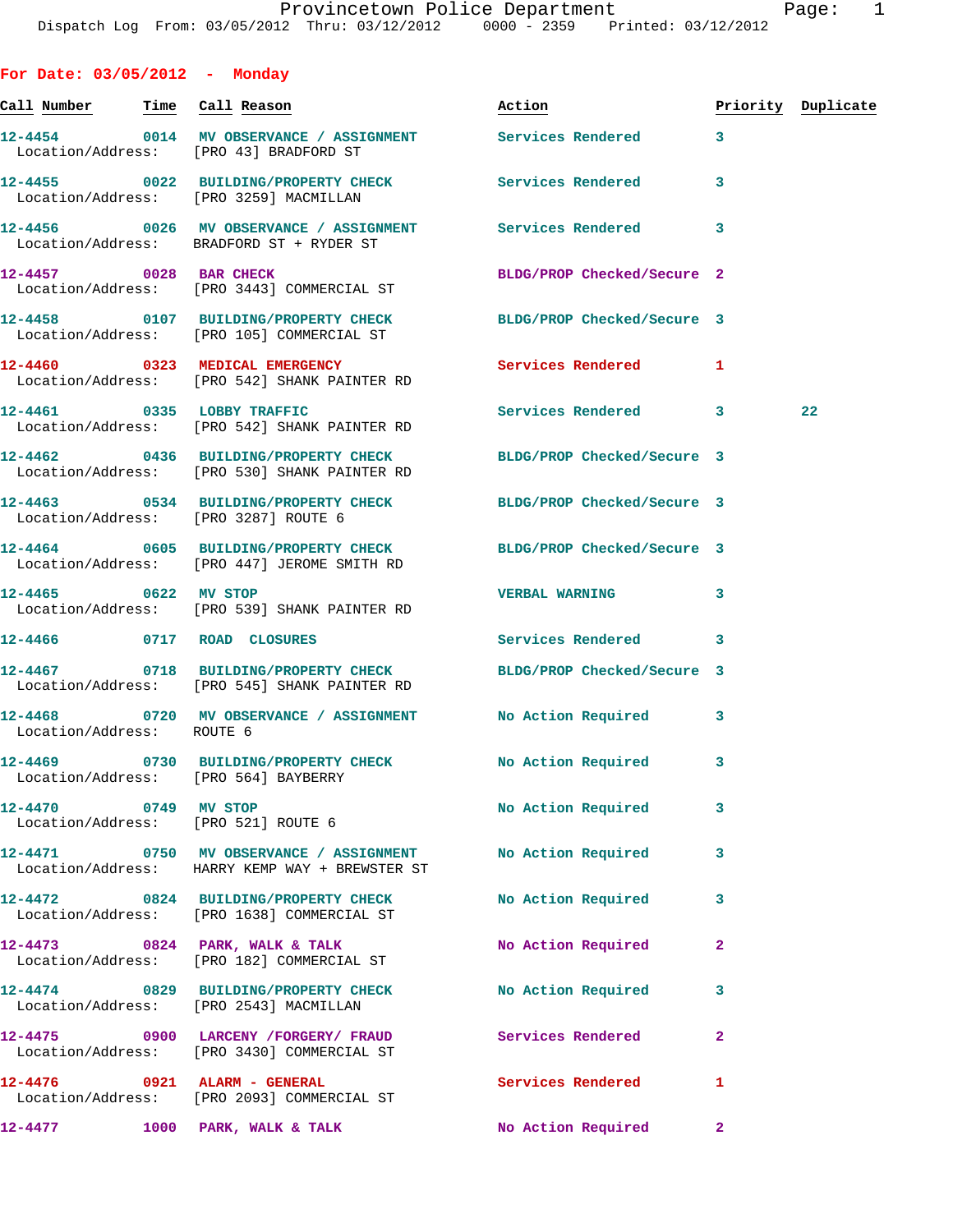|                                                              | Dispatch Log From: 03/05/2012 Thru: 03/12/2012 0000 - 2359 Printed: 03/12/2012                            | Provincetown Police Department |                         | Page: | $\overline{\phantom{0}}$ 2 |
|--------------------------------------------------------------|-----------------------------------------------------------------------------------------------------------|--------------------------------|-------------------------|-------|----------------------------|
|                                                              | Location/Address: [PRO 539] SHANKPAINTER RD                                                               |                                |                         |       |                            |
| Location/Address: [PRO 3287] ROUTE 6                         | 12-4478 1011 BUILDING/PROPERTY CHECK No Action Required 3                                                 |                                |                         |       |                            |
|                                                              | 12-4480 1015 PARKING COMPLAINT / GENERAL Services Rendered<br>Location/Address: [PRO 1657] BREWSTER ST    |                                | 3                       |       |                            |
| 12-4479 1021 MV COMPLAINT                                    | Location/Address: WASHINGTON AVE + COMMERCIAL ST                                                          | Services Rendered 2            |                         |       |                            |
|                                                              | 12-4481 1028 ASSIST AGENCY / MUTUAL AID Services Rendered<br>Location/Address: KENDALL LN + COMMERCIAL ST |                                | $\overline{\mathbf{3}}$ |       |                            |
| Location/Address: ROUTE 6                                    | 12-4482 1110 MV OBSERVANCE / ASSIGNMENT No Action Required 3                                              |                                |                         |       |                            |
|                                                              | 12-4483 1117 MV OBSERVANCE / ASSIGNMENT<br>Location/Address: BRADFORD ST + STANDISH AVE                   | Citation/Warning Issued 3      |                         |       |                            |
| 12-4484 1135 MV STOP                                         | Location/Address: BRADFORD ST + SHANK PAINTER RD                                                          | <b>VERBAL WARNING</b>          | 3                       |       |                            |
|                                                              | 12-4485 1230 BUILDING/PROPERTY CHECK<br>Location/Address: [PRO 2898] JEROME SMITH RD                      | No Action Required             | $\mathbf{3}$            |       |                            |
|                                                              | 12-4486 1249 BUILDING/PROPERTY CHECK No Action Required 3<br>Location/Address: [PRO 2539] RYDER ST        |                                |                         |       |                            |
| Location/Address: ROUTE 6                                    | 12-4488 1249 MV OBSERVANCE / ASSIGNMENT No Action Required 3                                              |                                |                         |       |                            |
| 12-4487 1259 MV STOP<br>Location/Address: JEROME SMITH RD    |                                                                                                           | <b>VERBAL WARNING</b>          | 3                       |       |                            |
|                                                              | 12-4489 1316 MV COMPLAINT<br>Location/Address: ROUTE 6 + HOWLAND ST                                       | Could Not Locate               | $\mathbf{2}$            |       |                            |
| Location/Address: [PRO 3222] ALDEN ST                        | 12-4490 1333 LARCENY /FORGERY / FRAUD SPOKEN TO                                                           |                                | $\overline{2}$          |       |                            |
| 12-4491<br>Location/Address: HOWLAND ST                      | 1409 MV OBSERVANCE / ASSIGNMENT Services Rendered 3                                                       |                                |                         |       |                            |
| 12-4492 1417 MV STOP                                         | Location/Address: HOWLAND ST + BRADFORD ST                                                                | <b>VERBAL WARNING</b>          | 3                       |       |                            |
|                                                              | 12-4493 1507 MEDICAL EMERGENCY<br>Location/Address: [PRO 885] CONWAY ST                                   | Transported to Hospital 1      |                         |       |                            |
| 12-4494 1520 SERVICE CALL                                    | Location/Address: [PRO 105] COMMERCIAL ST                                                                 | Services Rendered              | 3                       |       |                            |
|                                                              | 12-4495 1531 PARK, WALK & TALK<br>Location/Address: [PRO 165] COMMERCIAL ST                               | Services Rendered              | $\mathbf{2}$            |       |                            |
|                                                              | 12-4496 1551 BUILDING/PROPERTY CHECK<br>Location/Address: [PRO 564] BAYBERRY AVE                          | BLDG/PROP Checked/Secure 3     |                         |       |                            |
|                                                              | 12-4497 1554 ANIMAL CALL/FOX<br>Location/Address: [PRO 1507] BRADFORD ST                                  | Services Rendered              | $\mathbf{2}$            |       |                            |
| Location/Address: [PRO 2521] ROUTE 6                         | 12-4498 1608 MV OBSERVANCE / ASSIGNMENT                                                                   | <b>Services Rendered</b>       | 3                       |       |                            |
| Location/Address: [PRO 564] BAYBERRY                         | 12-4499 1608 BUILDING/PROPERTY CHECK BLDG/PROP Checked/Secure 3                                           |                                |                         |       |                            |
| 12-4500 1611 MV STOP<br>Location/Address: [PRO 2521] ROUTE 6 |                                                                                                           | <b>VERBAL WARNING</b>          | 3                       |       |                            |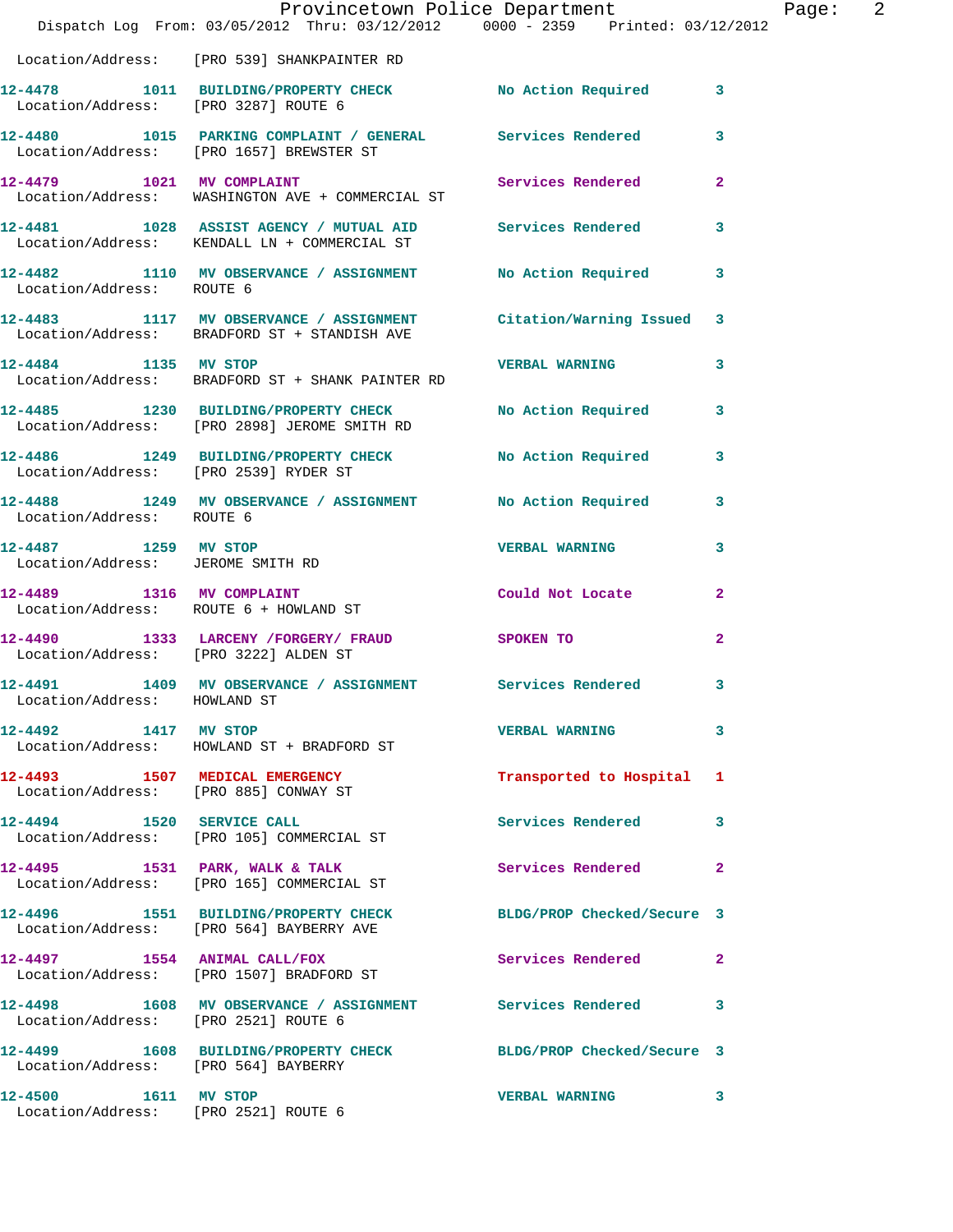|                      | Provincetown Police Department                                                 |                            |   |
|----------------------|--------------------------------------------------------------------------------|----------------------------|---|
|                      | Dispatch Log From: 03/05/2012 Thru: 03/12/2012 0000 - 2359 Printed: 03/12/2012 |                            |   |
|                      |                                                                                |                            |   |
| 12-4501 1628 MV STOP |                                                                                | <b>VERBAL WARNING</b>      | 3 |
|                      | Location/Address: [PRO 2521] ROUTE 6                                           |                            |   |
|                      |                                                                                |                            |   |
|                      | 12-4502 1639 MV OBSERVANCE / ASSIGNMENT                                        | No Action Required         | 3 |
|                      | Location/Address: [PRO 2518] ROUTE 6                                           |                            |   |
|                      | 12-4503 1641 BUILDING/PROPERTY CHECK                                           | BLDG/PROP Checked/Secure 3 |   |
|                      | Location/Address: [PRO 512] PRINCE ST                                          |                            |   |
|                      |                                                                                |                            |   |
|                      |                                                                                | Services Rendered          | 3 |
|                      | Location/Address: [PRO 3296] SHANK PAINTER RD                                  |                            |   |
|                      |                                                                                |                            |   |
|                      | 12-4504 1645 BUILDING/PROPERTY CHECK                                           | BLDG/PROP Checked/Secure 3 |   |
|                      | Location/Address: [PRO 2543] MACMILLAN                                         |                            |   |
|                      |                                                                                |                            |   |

Location/Address: [PRO 2577] BRADFORD ST

Location/Address: [PRO 2519] ROUTE 6

Location/Address: [PRO 2521] ROUTE 6

Location/Address: [PRO 2206] COMMERCIAL ST

Location/Address: RYDER ST + BRADFORD ST

Location/Address: [PRO 488] MAYFLOWER ST

Location/Address: [PRO 2577] BRADFORD ST

**12-4513 1939 MV STOP Citation/Warning Issued 3**  Location/Address: [PRO 105] COMMERCIAL ST

Location/Address: [PRO 2898] JEROME SMITH RD

Location/Address: [PRO 549] STANDISH ST

Location/Address: [PRO 3259] MACMILLAN

Location/Address: [PRO 2] ALDEN ST

Location/Address: [PRO 25] BRADFORD ST

Location/Address: [PRO 2977] COMMERCIAL ST

Location/Address: [PRO 530] SHANKPAINTER RD

Location/Address: [PRO 94] BRADFORD ST

Location/Address: [PRO 519] RACE POINT RD

Location/Address: [PRO 83] CENTER ST

Location/Address: [PRO 16] BRADFORD ST

**12-4506 1649 MV STOP VERBAL WARNING 3** 

**12-4507 1724 MV OBSERVANCE / ASSIGNMENT Services Rendered 3** 

**12-4508 1834 MV OBSERVANCE / ASSIGNMENT No Action Required 3** 

**12-4509 1858 BUILDING/PROPERTY CHECK BLDG/PROP Checked/Secure 3** 

**12-4510 1903 MV STOP No Action Required 3** 

**12-4511 1923 BUILDING/PROPERTY CHECK BLDG/PROP Checked/Secure 3** 

**12-4512 1934 MV OBSERVANCE / ASSIGNMENT Services Rendered 3** 

**12-4514 1942 BUILDING/PROPERTY CHECK BLDG/PROP Checked/Secure 3** 

**12-4515 1956 MV STOP VERBAL WARNING 3** 

**12-4516 2006 BUILDING/PROPERTY CHECK BLDG/PROP Checked/Secure 3** 

**12-4517 2006 BUILDING/PROPERTY CHECK BLDG/PROP Checked/Secure 3** 

**12-4518 2009 MV STOP VERBAL WARNING 3** 

**12-4519 2026 BUILDING/PROPERTY CHECK BLDG/PROP Checked/Secure 3** 

**12-4520 2040 BUILDING/PROPERTY CHECK BLDG/PROP Checked/Secure 3** 

**12-4521 2047 MV OBSERVANCE / ASSIGNMENT Services Rendered 3 12-4522 2059 BUILDING/PROPERTY CHECK BLDG/PROP Checked/Secure 3** 

**12-4523 2100 MV STOP VERBAL WARNING 3** 

**12-4524 2123 BUILDING/PROPERTY CHECK BLDG/PROP Checked/Secure 3**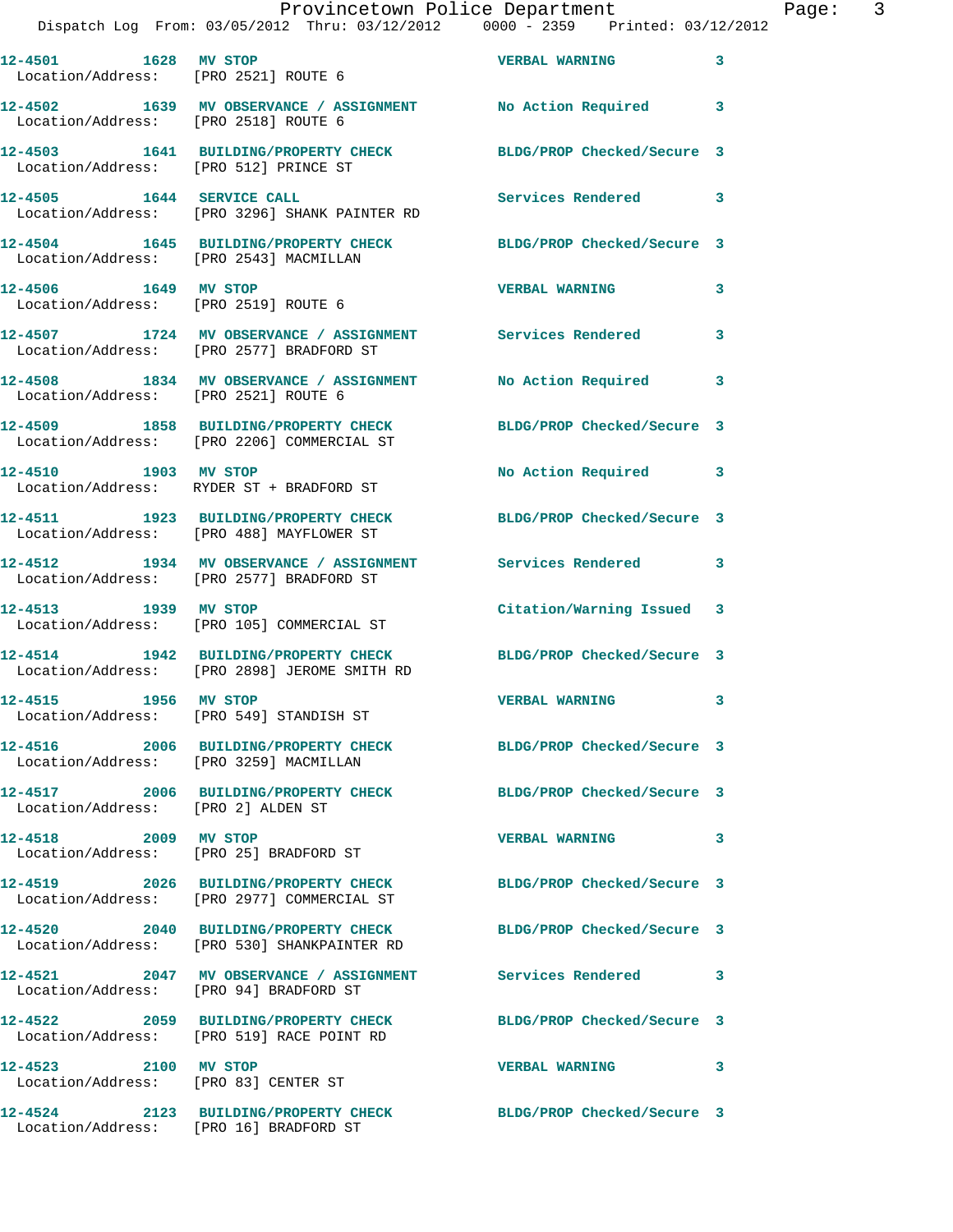|                                        | Dispatch Log From: 03/05/2012 Thru: 03/12/2012 0000 - 2359 Printed: 03/12/2012                                 | Provincetown Police Department |              | Page:  4        |  |
|----------------------------------------|----------------------------------------------------------------------------------------------------------------|--------------------------------|--------------|-----------------|--|
|                                        | 12-4525 2203 BUILDING/PROPERTY CHECK BLDG/PROP Checked/Secure 3<br>Location/Address: [PRO 440] HARRY KEMP WAY  |                                |              |                 |  |
|                                        | 12-4526 2206 BAR CHECK<br>Location/Address: [PRO 3443] COMMERCIAL ST                                           | BLDG/PROP Checked/Secure 2     |              |                 |  |
|                                        | 12-4527 2220 BUILDING/PROPERTY CHECK BLDG/PROP Checked/Secure 3<br>Location/Address: [PRO 545] SHANKPAINTER RD |                                |              |                 |  |
| Location/Address: [PRO 2513] ROUTE 6   | 12-4528 2351 MV OBSERVANCE / ASSIGNMENT Services Rendered 3                                                    |                                |              |                 |  |
| For Date: $03/06/2012$ - Tuesday       |                                                                                                                |                                |              |                 |  |
|                                        | 12-4529 0006 MV OBSERVANCE / ASSIGNMENT No Action Required 3<br>Location/Address: [PRO 2577] BRADFORD ST       |                                |              |                 |  |
|                                        | 12-4530 0034 BUILDING/PROPERTY CHECK BLDG/PROP Checked/Secure 3<br>Location/Address: [PRO 105] COMMERCIAL ST   |                                |              |                 |  |
|                                        | 12-4531 0042 BUILDING/PROPERTY CHECK Services Rendered 3<br>Location/Address: [PRO 488] MAYFLOWER ST           |                                |              |                 |  |
|                                        | 12-4532 0046 MV OBSERVANCE / ASSIGNMENT Services Rendered 3<br>Location/Address: [PRO 2577] BRADFORD ST        |                                |              |                 |  |
|                                        |                                                                                                                | Services Rendered 3            |              |                 |  |
| 12-4534 0119 MV STOP                   | Location/Address: [PRO 539] SHANK PAINTER RD                                                                   | Citation/Warning Issued 3      |              |                 |  |
|                                        | 12-4535 0140 BUILDING/PROPERTY CHECK BLDG/PROP Checked/Secure 3<br>Location/Address: [PRO 530] SHANKPAINTER RD |                                |              |                 |  |
| 12-4536 0246 911 GENERAL               | Location/Address: [PRO 539] SHANK PAINTER RD                                                                   | No Action Required 1           |              |                 |  |
|                                        | 12-4537 0314 BUILDING/PROPERTY CHECK BLDG/PROP Checked/Secure 3<br>Location/Address: [PRO 1989] COMMERCIAL ST  |                                |              |                 |  |
|                                        | 12-4538 0337 INFO SERVICES - LOBBY Services Rendered 2<br>Location/Address: [PRO 542] SHANK PAINTER RD         |                                |              | 13 <sub>1</sub> |  |
| Location/Address: [PRO 3287] ROUTE 6   | 12-4539 0528 BUILDING/PROPERTY CHECK Services Rendered                                                         |                                | 3            |                 |  |
| Location/Address: [PRO 444] HIGH POLE  | 12-4540 0529 BUILDING/PROPERTY CHECK Services Rendered 3                                                       |                                |              |                 |  |
| Location/Address: ROUTE 6 + HOWLAND ST | 12-4541 0535 MV OBSERVANCE / ASSIGNMENT Services Rendered                                                      |                                | 3            |                 |  |
|                                        | 12-4542 0543 MV OBSERVANCE / ASSIGNMENT No Action Required 3<br>Location/Address: [PRO 2898] JEROME SMITH RD   |                                |              |                 |  |
|                                        | 12-4543 0609 BUILDING/PROPERTY CHECK<br>Location/Address: [PRO 2483] COMMERCIAL ST                             | <b>Services Rendered</b>       | 3            |                 |  |
|                                        | 12-4544 0637 ASSIST AGENCY / NO WATER Services Rendered<br>Location/Address: [PRO 246] COMMERCIAL ST           |                                | 3            |                 |  |
|                                        | 12-4545 0653 POLL COVERAGE<br>Location/Address: [PRO 105] COMMERCIAL ST                                        | Services Rendered              | $\mathbf{3}$ |                 |  |
|                                        | 12-4546 0714 LOBBY TRAFFIC<br>Location/Address: [PRO 542] SHANK PAINTER RD                                     | Services Rendered 3            |              | 5               |  |
| 12-4547                                | 0722 PARK, WALK & TALK                                                                                         | No Action Required             | $\mathbf{2}$ |                 |  |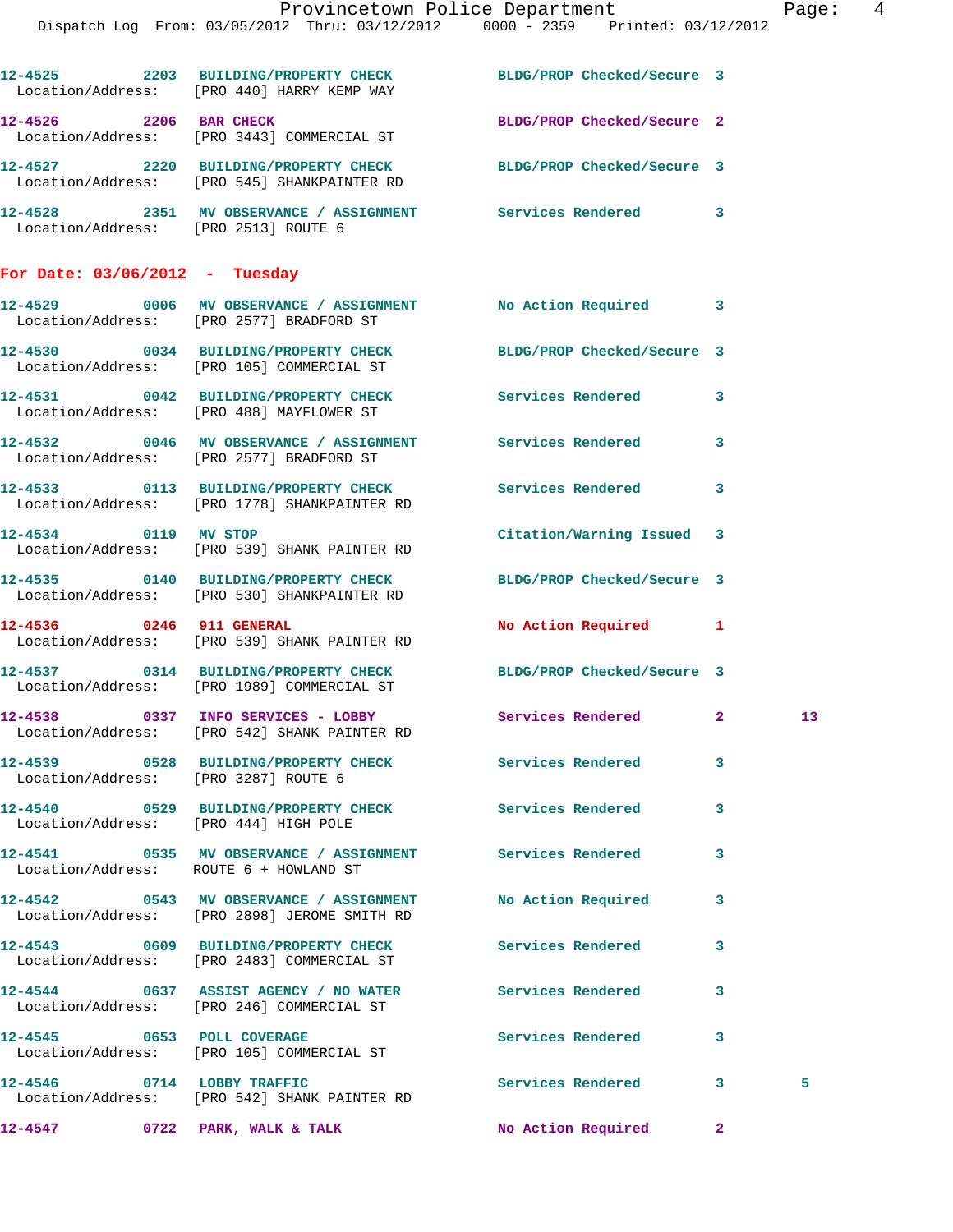|                                                    | Provincetown Police Department<br>Dispatch Log From: 03/05/2012 Thru: 03/12/2012 0000 - 2359 Printed: 03/12/2012 |                            |              |
|----------------------------------------------------|------------------------------------------------------------------------------------------------------------------|----------------------------|--------------|
|                                                    | Location/Address: [PRO 3121] COMMERCIAL ST                                                                       |                            |              |
| Location/Address: [PRO 2521] ROUTE 6               | 12-4548 0731 MV OBSERVANCE / ASSIGNMENT Services Rendered                                                        |                            | 3            |
| Location/Address: HARRY KEMP WAY                   | 12-4549 0742 MV OBSERVANCE / ASSIGNMENT No Action Required                                                       |                            | 3            |
| Location/Address: [PRO 3259] MACMILLAN             | 12-4550 0759 BUILDING/PROPERTY CHECK                                                                             | BLDG/PROP Checked/Secure 3 |              |
|                                                    | 12-4551 0815 PARKING COMPLAINT / GENERAL Services Rendered<br>Location/Address: [PRO 105] COMMERCIAL ST          |                            | 3            |
|                                                    | 12-4552 0817 ALARM - GENERAL<br>Location/Address: [PRO 2093] COMMERCIAL ST                                       | <b>Services Rendered</b>   | 1            |
|                                                    | 12-4553 0857 ANIMAL CALL<br>Location/Address: [PRO 1570] FISHBURN CT                                             | Services Rendered          | $\mathbf{2}$ |
| 12-4554 0947 MV STOP<br>Location/Address: RYDER ST |                                                                                                                  | Citation/Warning Issued    | 3            |
|                                                    | 12-4555 1006 ASSIST CITIZEN<br>Location/Address: [PRO 3632] COMMERCIAL ST                                        | Could Not Locate           | 3            |
|                                                    | 12-4556 1009 BUILDING/PROPERTY CHECK<br>Location/Address: [PRO 2206] COMMERCIAL ST                               | BLDG/PROP Checked/Secure 3 |              |
|                                                    | 12-4557 1154 MUTUAL AID/NO WATER<br>Location/Address: [PRO 632] COMMERCIAL ST                                    | <b>Services Rendered</b>   | 3            |
| 12-4558 1230 911 GENERAL                           | Location/Address: [PRO 664] COMMERCIAL ST                                                                        | No Action Required         | 1            |
|                                                    | 12-4560 1307 911 GENERAL/BUSINESS LINE Services Rendered<br>Location/Address: [PRO 3632] COMMERCIAL ST           |                            | 1            |
|                                                    | $12-4561$ 1321 PARK, WALK & TALK<br>Location/Address: [PRO 3287] ROUTE 6                                         | Services Rendered          | $\mathbf{2}$ |
|                                                    | 12-4562 1328 BUILDING/PROPERTY CHECK BLDG/PROP Checked/Secure 3<br>Location/Address: [PRO 3317] CEMETERY RD      |                            |              |
|                                                    | 12-4563 1329 BUILDING/PROPERTY CHECK BLDG/PROP Checked/Secure 3<br>Location/Address: [PRO 3318] CEMETERY RD      |                            |              |
|                                                    | $12-4564$ 1347 ALARM - GENERAL<br>Location/Address: [PRO 2056] KIMBERLY LN                                       | Services Rendered          | 1            |
| Location/Address: [PRO 2763] CONANT ST             | 12-4565 1430 LARCENY /FORGERY/ FRAUD Services Rendered                                                           |                            | $\mathbf{2}$ |
|                                                    | 12-4566 1515 SERVICE CALL<br>Location/Address: [PRO 105] COMMERCIAL ST                                           | Services Rendered          | 3            |
| Location/Address: [PRO 571] ALDEN ST               | 12-4568 1614 BUILDING/PROPERTY CHECK BLDG/PROP Checked/Secure 3                                                  |                            |              |
| Location/Address: [PRO 2521] ROUTE 6               | 12-4569 1616 MV OBSERVANCE / ASSIGNMENT No Action Required                                                       |                            | 3            |
| 12-4570 1623 MV STOP<br>Location/Address: SNAIL RD |                                                                                                                  | <b>VERBAL WARNING</b>      | 3            |
| Location/Address: [PRO 2543] MACMILLAN             | 12-4571 1651 BUILDING/PROPERTY CHECK BLDG/PROP Checked/Secure 3                                                  |                            |              |
| Location/Address: [PRO 2521] ROUTE 6               | 12-4572 1709 MV OBSERVANCE / ASSIGNMENT Services Rendered                                                        |                            | 3            |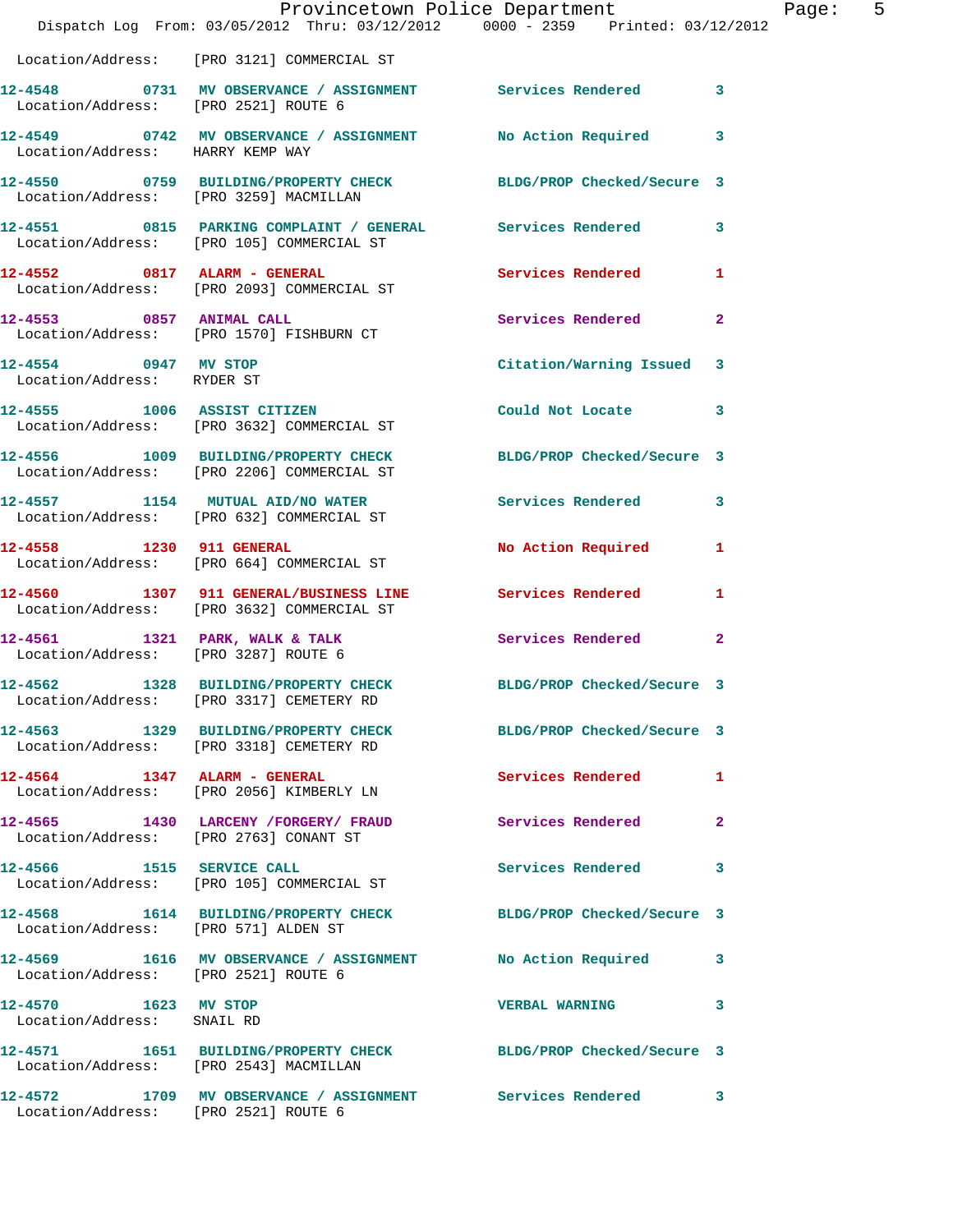|                                    | 21spaccii 10g   rtolli 03/03/2012   1111u 03/12/2012   0000 - 2339   Prificed 03/12/2012                      |                                       |   |    |
|------------------------------------|---------------------------------------------------------------------------------------------------------------|---------------------------------------|---|----|
| 12-4573 1721 MV STOP               | Location/Address: [PRO 850] COMMERCIAL ST                                                                     | VERBAL WARNING 3                      |   |    |
|                                    | 12-4575 1731 BUILDING/PROPERTY CHECK BLDG/PROP Checked/Secure 3<br>Location/Address: [PRO 3317] CEMETERY RD   |                                       |   |    |
|                                    | 12-4576 1736 BUILDING/PROPERTY CHECK BLDG/PROP Checked/Secure 3<br>Location/Address: [PRO 564] BAYBERRY       |                                       |   |    |
|                                    | 12-4577 1744 BUILDING/PROPERTY CHECK BLDG/PROP Checked/Secure 3<br>Location/Address: [PRO 3163] WINTHROP ST   |                                       |   |    |
|                                    | 12-4578 1911 MV OBSERVANCE / ASSIGNMENT No Action Required 3<br>Location/Address: [PRO 3440] ROUTE 6          |                                       |   |    |
|                                    | 12-4579 1915 LARCENY / FORGERY / FRAUD Services Rendered 2<br>Location/Address: [PRO 319] COMMERCIAL ST       |                                       |   |    |
|                                    | 12-4580 1957 BUILDING/PROPERTY CHECK BLDG/PROP Checked/Secure 3<br>Location/Address: [PRO 2206] COMMERCIAL ST |                                       |   |    |
|                                    | 12-4581 2041 BUILDING/PROPERTY CHECK<br>Location/Address: [PRO 519] RACE POINT RD                             | BLDG/PROP Checked/Secure 3            |   |    |
|                                    | 12-4582 2043 MV OBSERVANCE / ASSIGNMENT No Action Required 3<br>Location/Address: [PRO 94] BRADFORD ST        |                                       |   |    |
|                                    | 12-4583 2214 BUILDING/PROPERTY CHECK BLDG/PROP Checked/Secure 3<br>Location/Address: [PRO 16] BRADFORD ST     |                                       |   |    |
| Location/Address: SEASHORE PARK DR | 12-4584 2327 911 GENERAL                                                                                      | Peace Restored and the Peace Restored | 1 |    |
|                                    | 12-4585 2344 BUILDING/PROPERTY CHECK Services Rendered 3<br>Location/Address: [PRO 306] COMMERCIAL ST         |                                       |   |    |
|                                    | 12-4586 2348 BAR CHECK<br>Location/Address: [PRO 3443] COMMERCIAL ST                                          | BLDG/PROP Checked/Secure 2            |   |    |
| For Date: $03/07/2012$ - Wednesday |                                                                                                               |                                       |   |    |
|                                    | 12-4587 0005 BAR CHECK<br>Location/Address: [PRO 484] MASONIC PL                                              | BLDG/PROP Checked/Secure 2            |   |    |
|                                    | 12-4589 0026 MV OBSERVANCE / ASSIGNMENT Services Rendered 3<br>Location/Address: BRADFORD ST + RYDER ST       |                                       |   |    |
| 12-4590 0038 BAR CHECK             | Location/Address: [PRO 2737] COMMERCIAL ST                                                                    | BLDG/PROP Checked/Secure 2            |   |    |
|                                    | 12-4591 0047 BUILDING/PROPERTY CHECK Services Rendered<br>Location/Address: [PRO 3259] MACMILLAN              |                                       | 3 |    |
|                                    | 12-4592 0053 MV OBSERVANCE / ASSIGNMENT Services Rendered<br>Location/Address: RYDER ST + COMMERCIAL ST       |                                       | 3 |    |
|                                    | Location/Address: [PRO 43] BRADFORD ST                                                                        |                                       | 3 |    |
|                                    | 12-4594 0233 BUILDING/PROPERTY CHECK<br>Location/Address: [PRO 1638] COMMERCIAL ST                            | BLDG/PROP Checked/Secure 3            |   |    |
|                                    | 12-4595 0234 BUILDING/PROPERTY CHECK<br>Location/Address: [PRO 175] COMMERCIAL ST                             | Services Rendered 3                   |   |    |
|                                    | 12-4596 0348 LOBBY TRAFFIC<br>Location/Address: [PRO 542] SHANK PAINTER RD                                    | Services Rendered 2                   |   | 20 |
|                                    | 12-4597 0434 BUILDING/PROPERTY CHECK BLDG/PROP Checked/Secure 3                                               |                                       |   |    |

Location/Address: [PRO 545] SHANKPAINTER RD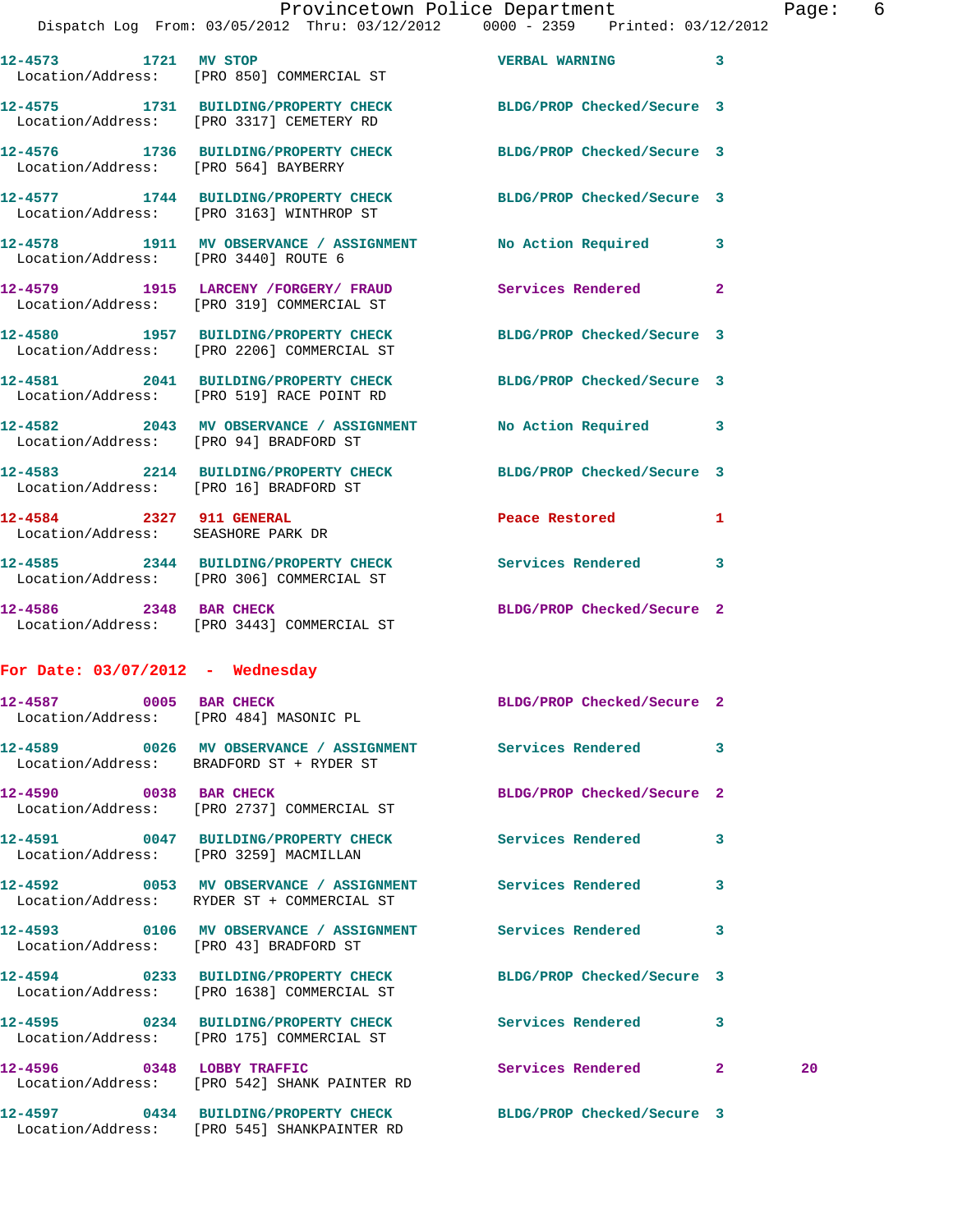|                                                           | 12-4598 0539 MEDICAL EMERGENCY<br>Location/Address: [PRO 1439] UPPER MILLER HILL RD                                              | Transported to Hospital 1  |                            |
|-----------------------------------------------------------|----------------------------------------------------------------------------------------------------------------------------------|----------------------------|----------------------------|
|                                                           | 12-4599 0557 BUILDING/PROPERTY CHECK<br>Location/Address: [PRO 2898] JEROME SMITH RD                                             | <b>Services Rendered</b>   | 3                          |
|                                                           | 12-4600 0609 SPEED DOLLY ASSIGNMENT<br>Location/Address: BRADFORD ST + GOSNOLD ST                                                | <b>Services Rendered</b>   | 3                          |
|                                                           | 12-4601 0611 BUILDING/PROPERTY CHECK<br>Location/Address: [PRO 444] HIGH POLE HILL                                               | BLDG/PROP Checked/Secure 3 |                            |
|                                                           | 12-4602 0718 MV OBSERVANCE / ASSIGNMENT Services Rendered 3<br>Location/Address: [PRO 2521] ROUTE 6                              |                            |                            |
|                                                           | 12-4603 0731 ASSIST CITIZEN<br>Location/Address: [PRO 542] SHANK PAINTER RD                                                      | SPOKEN TO                  | $\overline{\phantom{a}}$ 3 |
|                                                           | 12-4604 0741 BUILDING/PROPERTY CHECK<br>Location/Address: [PRO 3317] CEMETERY RD                                                 | BLDG/PROP Checked/Secure 3 |                            |
|                                                           | 12-4605 0752 ALARM - GENERAL/WORK                                                                                                | No Action Required 1       |                            |
|                                                           | Location/Address: [PRO 3619] COMMERCIAL ST<br>12-4606 0809 BUILDING/PROPERTY CHECK<br>Location/Address: [PRO 2483] COMMERCIAL ST | BLDG/PROP Checked/Secure 3 |                            |
|                                                           | 12-4607 0820 BUILDING/PROPERTY CHECK                                                                                             | BLDG/PROP Checked/Secure 3 |                            |
|                                                           | Location/Address: [PRO 2206] COMMERCIAL ST<br>12-4608 0911 BUILDING/PROPERTY CHECK                                               | BLDG/PROP Checked/Secure 3 |                            |
| 12-4609 0924 MV STOP                                      | Location/Address: [PRO 2500] COMMERCIAL ST                                                                                       | No Action Required         | 3                          |
|                                                           | Location/Address: [PRO 2519] ROUTE 6                                                                                             |                            |                            |
| 12-4610 0927 ANIMAL CALL<br>Location/Address: [TRU] ROUTE |                                                                                                                                  | No Action Required         | $\mathbf{2}$               |
| 12-4611 0942 MV ACCIDENT<br>Refer To Accident: 12-6-AC    | Location/Address: ROUTE 6 + CONWELL ST                                                                                           | Investigated               | 1                          |
| 12-4612                                                   | 0956 MEDICAL EMERGENCY<br>Location/Address: WASHINGTON AVE                                                                       | Transported to Hospital 1  |                            |
|                                                           | 12-4613 1011 LOST/FOUND PROPERTY<br>Location/Address: [PRO 595] BRADFORD ST                                                      | No Action Required 3       |                            |
|                                                           | 12-4614 1011 ASSIST CITIZEN<br>Location/Address: [PRO 207] COMMERCIAL ST                                                         | No Action Required         | 3                          |
|                                                           | 12-4616 1156 BUILDING/PROPERTY CHECK<br>Location/Address: [PRO 571] ALDEN ST                                                     | BLDG/PROP Checked/Secure 3 |                            |
|                                                           | 12-4617 1200 MEDICAL EMERGENCY<br>Location/Address: [PRO 440] HARRY KEMP WAY                                                     | Transported to Hospital 1  |                            |
| Location/Address: COMMERCIAL ST                           | 12-4619 1225 MEDICAL EMERGENCY                                                                                                   | Transported to Hospital 1  |                            |
| 12-4620 1321 COURT                                        |                                                                                                                                  | Services Rendered 3        |                            |
|                                                           | 12-4621 1345 BUILDING/PROPERTY CHECK<br>Location/Address: [PRO 3287] ROUTE 6                                                     | BLDG/PROP Checked/Secure 3 |                            |
|                                                           | 12-4622 1358 PARK, WALK & TALK<br>Location/Address: [PRO 2645] SHANK PAINTER RD                                                  | No Action Required         | $\mathbf{2}$               |
|                                                           | 12-4623 1521 BUILDING/PROPERTY CHECK                                                                                             | BLDG/PROP Checked/Secure 3 |                            |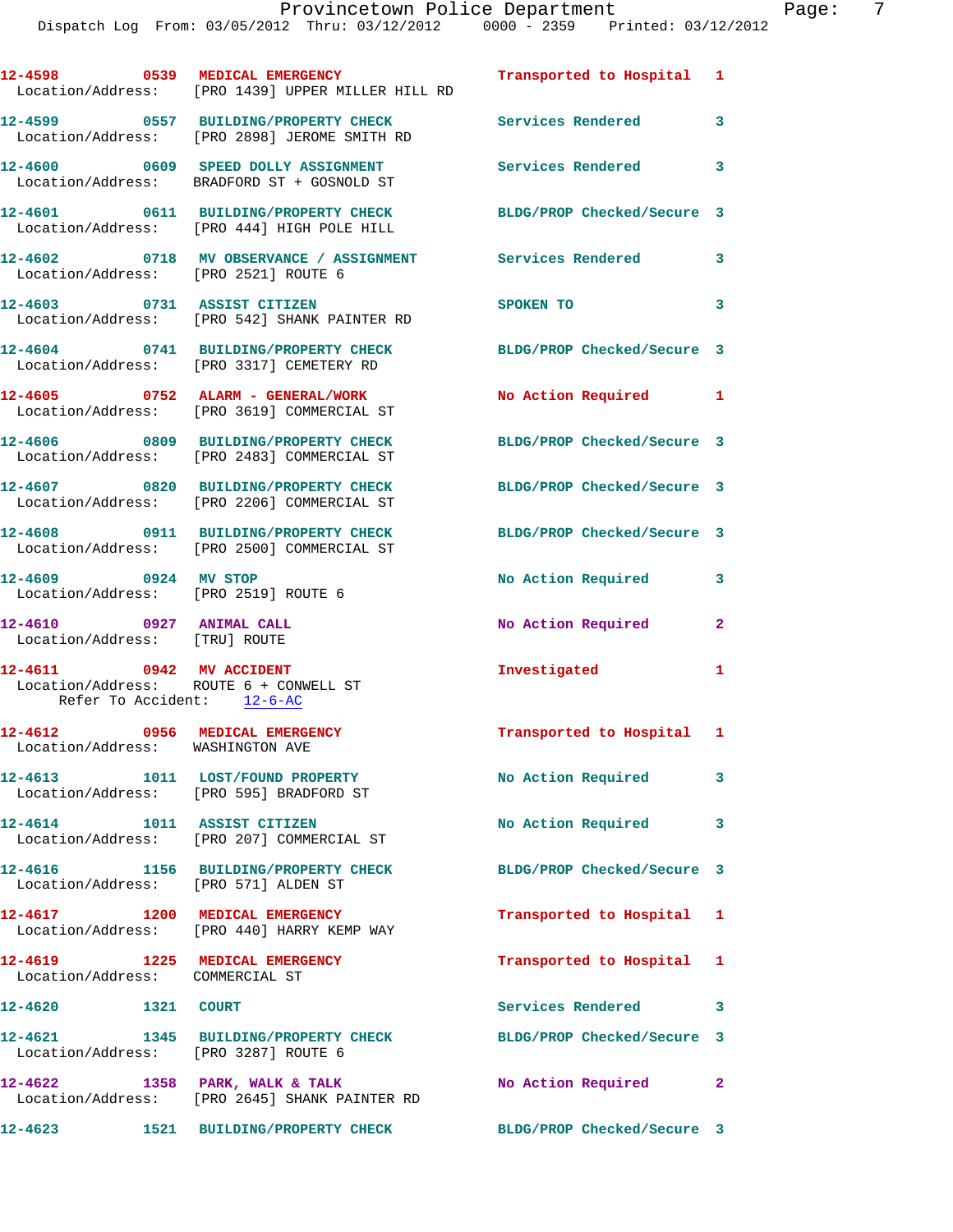|                                                             | Dispatch Log From: 03/05/2012 Thru: 03/12/2012 0000 - 2359 Printed: 03/12/2012                                   | Provincetown Police Department | Page: 8                 |
|-------------------------------------------------------------|------------------------------------------------------------------------------------------------------------------|--------------------------------|-------------------------|
| Location/Address: [PRO 2543] MACMILLAN                      |                                                                                                                  |                                |                         |
| 12-4624 1528 MV STOP                                        | Example of the STOP WERBAL WARNING<br>Location/Address: COMMERCIAL ST + PLEASANT ST                              |                                |                         |
| Location/Address: [PRO 571] ALDEN ST                        | 12-4625 1554 BUILDING/PROPERTY CHECK BLDG/PROP Checked/Secure 3                                                  |                                |                         |
| Location/Address: [PRO 564] BAYBERRY                        | 12-4627 1610 BUILDING/PROPERTY CHECK BLDG/PROP Checked/Secure 3                                                  |                                |                         |
| Location/Address: [PRO 2521] ROUTE 6                        | 12-4628 1637 MV OBSERVANCE / ASSIGNMENT Services Rendered 3                                                      |                                |                         |
| 12-4629 1643 MV STOP                                        | Location/Address: [PRO 2521] ROUTE 6                                                                             | VERBAL WARNING 3               |                         |
|                                                             | 12-4630 1645 BUILDING/PROPERTY CHECK BLDG/PROP Checked/Secure 3<br>Location/Address: [PRO 3318] CEMETERY RD      |                                |                         |
| 12-4631 1652 MV STOP                                        | Location/Address: [PRO 3440] ROUTE 6                                                                             | <b>VERBAL WARNING</b>          | 3                       |
|                                                             | $12-4632$ 1704 PARK, WALK & TALK<br>Location/Address: [PRO 569] WINSLOW ST                                       | Services Rendered              | $\mathbf{2}$            |
| Location: SAND PIT                                          | 12-4633 1749 MV OBSERVANCE / ASSIGNMENT No Action Required                                                       |                                | $\overline{\mathbf{3}}$ |
| 12-4634 1807 MV STOP<br>Location/Address: SNAIL RD          |                                                                                                                  | <b>VERBAL WARNING</b>          | 3                       |
| 12-4635 1813 MV STOP<br>Location/Address: ROUTE 6           |                                                                                                                  | <b>VERBAL WARNING</b>          | 3                       |
| 12-4636 1821 MV STOP<br>Location/Address: ROUTE 6           |                                                                                                                  | <b>VERBAL WARNING</b>          | 3                       |
| 12-4637 1826 MV STOP<br>Location/Address: [PRO 521] ROUTE 6 |                                                                                                                  | <b>VERBAL WARNING</b>          | 3                       |
| 12-4638 2003 ANIMAL CALL                                    | Location: [PRO 2814] KALMAR VILLAGE                                                                              | Services Rendered 2            |                         |
|                                                             | 12-4639 2059 BUILDING/PROPERTY CHECK BLDG/PROP Checked/Secure 3<br>Location/Address: [PRO 175] COMMERCIAL ST     |                                |                         |
|                                                             | 12-4640 2109 MV OBSERVANCE / ASSIGNMENT Services Rendered 3<br>  Location/Address: [PRO 94] BRADFORD ST          |                                |                         |
|                                                             | 12-4641 2112 BUILDING/PROPERTY CHECK BLDG/PROP Checked/Secure 3<br>Location/Address: [PRO 1638] COMMERCIAL ST    |                                |                         |
| 12-4642 2121 MV STOP                                        | Location/Address: CENTER ST + BRADFORD ST                                                                        | <b>VERBAL WARNING</b>          | 3                       |
| 12-4643 2129 MV STOP<br>Location: FARLANDS                  |                                                                                                                  | Services Rendered              | 3                       |
| 12-4644 2144 MV STOP                                        | Location/Address: [PRO 1187] COMMERCIAL ST                                                                       | <b>VERBAL WARNING</b>          | 3                       |
|                                                             | 12-4645 2149 BAR CHECK<br>Location/Address: [PRO 399] COMMERCIAL ST                                              | Services Rendered              | $\mathbf{2}$            |
|                                                             | 12-4647 2154 BUILDING/PROPERTY CHECK BLDG/PROP Checked/Secure 3<br>Location/Address: [PRO 3030] TIN PAN ALLEY RD |                                |                         |
| Location/Address: [PRO 3280] RACE RD                        | 12-4648 2200 SUSPICIOUS ACTIVITY                                                                                 | Services Rendered              | $\mathbf{2}$            |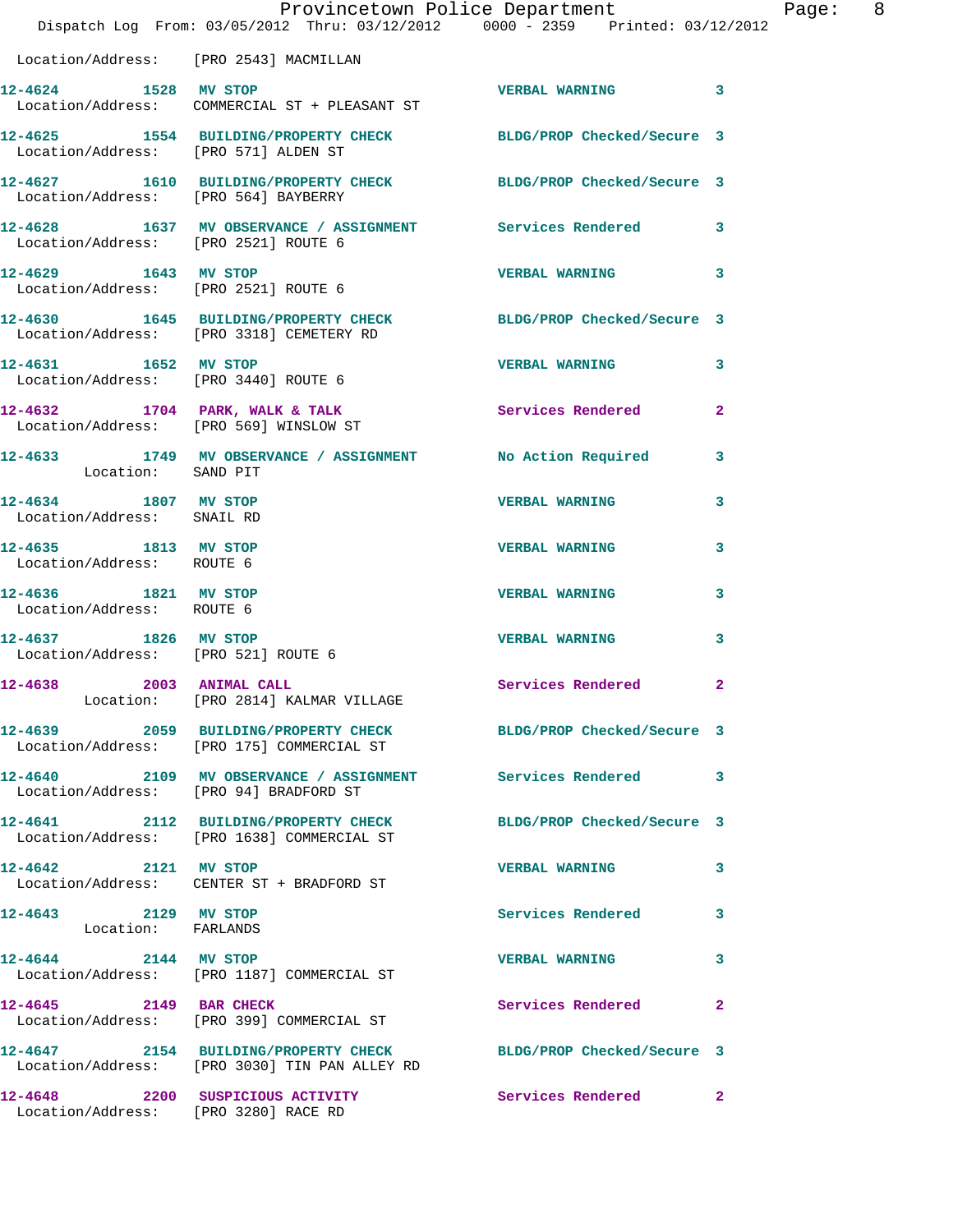|                                      | Dispatch Log From: 03/05/2012 Thru: 03/12/2012   0000 - 2359   Printed: 03/12/2012                             | Provincetown Police Department |              | Page: 9 |
|--------------------------------------|----------------------------------------------------------------------------------------------------------------|--------------------------------|--------------|---------|
|                                      | 12-4650 2325 BUILDING/PROPERTY CHECK BLDG/PROP Checked/Secure 3<br>Location/Address: [PRO 530] SHANKPAINTER RD |                                |              |         |
|                                      | 12-4651 2326 BUILDING/PROPERTY CHECK BLDG/PROP Checked/Secure 3<br>Location/Address: [PRO 2543] MACMILLAN      |                                |              |         |
|                                      | 12-4652 2328 MV OBSERVANCE / ASSIGNMENT Services Rendered 3<br>Location/Address: BRADFORD ST + RYDER ST        |                                |              |         |
| 12-4653 2338 MV STOP                 | Location/Address: [PRO 3523] BRADFORD ST                                                                       | Citation/Warning Issued 3      |              |         |
|                                      | 12-4654 2343 BAR CHECK<br>Location/Address: [PRO 399] COMMERCIAL ST                                            | Services Rendered 2            |              |         |
|                                      | 12-4655 2350 BAR CHECK<br>Location/Address: [PRO 484] MASONIC PL                                               | Services Rendered 2            |              |         |
| For Date: $03/08/2012$ - Thursday    |                                                                                                                |                                |              |         |
|                                      | 12-4656 0014 MV OBSERVANCE / ASSIGNMENT Services Rendered 3<br>Location/Address: [PRO 2577] BRADFORD ST        |                                |              |         |
|                                      | 12-4657 0016 MV OBSERVANCE / ASSIGNMENT Services Rendered 3<br>Location/Address: [PRO 2513] ROUTE 6            |                                |              |         |
|                                      | 12-4658 0020 BUILDING/PROPERTY CHECK BLDG/PROP Checked/Secure 3<br>Location/Address: [PRO 16] BRADFORD ST      |                                |              |         |
|                                      | 12-4659 0041 MV OBSERVANCE / ASSIGNMENT Services Rendered 3<br>Location/Address: BRADFORD ST + STANDISH ST     |                                |              |         |
|                                      | 12-4660 0056 BUILDING/PROPERTY CHECK<br>Location/Address: [PRO 306] COMMERCIAL ST                              | BLDG/PROP Checked/Secure 3     |              |         |
| Refer To Arrest: 12-26-AR            | 12-4661 0107 MV STOP<br>Location/Address: [PRO 61] BRADFORD ST                                                 | Arrest(s) Made 3               |              |         |
|                                      | 12-4662 0203 BUILDING/PROPERTY CHECK BLDG/PROP Checked/Secure 3<br>Location/Address: [PRO 182] COMMERCIAL ST   |                                |              |         |
|                                      | 12-4663 0214 BUILDING/PROPERTY CHECK<br>Location/Address: [PRO 519] RACE POINT RD                              | BLDG/PROP Checked/Secure 3     |              |         |
|                                      | 12-4664 0252 BUILDING/PROPERTY CHECK BLDG/PROP Checked/Secure 3<br>Location/Address: [PRO 16] BRADFORD ST      |                                |              |         |
|                                      | 12-4665 0253 INFO SERVICES - LOBBY<br>Location/Address: [PRO 542] SHANK PAINTER RD                             | Services Rendered 2            |              | 19      |
|                                      | 12-4666 0315 ASSIST CITIZEN/TRANSPORT<br>Location/Address: [PRO 542] SHANK PAINTER RD                          | Services Rendered              | 3            |         |
| Location/Address: [PRO 3287] ROUTE 6 | 12-4667 		 0537 BUILDING/PROPERTY CHECK Services Rendered                                                      |                                | 3            |         |
|                                      | 12-4668 0539 BUILDING/PROPERTY CHECK<br>Location/Address: [PRO 545] SHANKPAINTER RD                            | BLDG/PROP Checked/Secure 3     |              |         |
| Location/Address: ROUTE 6            | 12-4669 0543 MV OBSERVANCE / ASSIGNMENT Services Rendered 3                                                    |                                |              |         |
|                                      | 12-4670 0616 MEDICAL EMERGENCY<br>Location/Address: [PRO 395] COMMERCIAL ST                                    | Transported to Hospital 1      |              |         |
|                                      | 12-4671 0636 BUILDING/PROPERTY CHECK<br>Location/Address: [PRO 1646] WINSLOW ST                                | BLDG/PROP Checked/Secure 3     |              |         |
| 12-4672                              | 0707 BUILDING/PROPERTY CHECK                                                                                   | No Action Required             | $\mathbf{3}$ |         |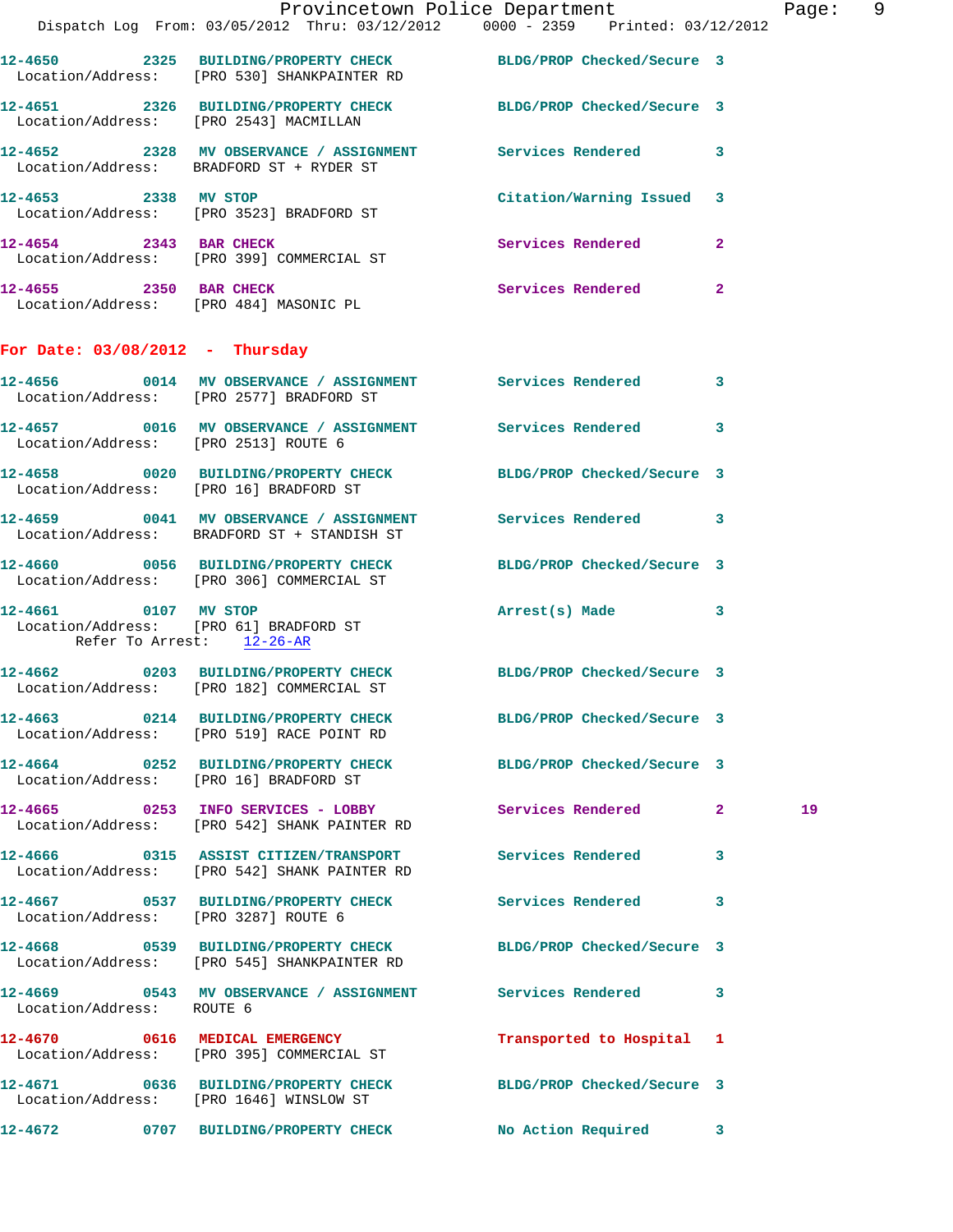|                                                              | Dispatch Log From: 03/05/2012 Thru: 03/12/2012 0000 - 2359 Printed: 03/12/2012                               | Provincetown Police Department Page: 10 |                         |  |
|--------------------------------------------------------------|--------------------------------------------------------------------------------------------------------------|-----------------------------------------|-------------------------|--|
|                                                              | Location/Address: [PRO 3163] WINTHROP ST                                                                     |                                         |                         |  |
| Location/Address: ROUTE 6                                    | 12-4673 0712 MV OBSERVANCE / ASSIGNMENT No Action Required 3                                                 |                                         |                         |  |
|                                                              | 12-4680 0712 BUILDING/PROPERTY CHECK BLDG/PROP Checked/Secure 3<br>Location/Address: [PRO 512] PRINCE ST     |                                         |                         |  |
|                                                              | 12-4675 0728 GENERAL INFO                                                                                    | No Action Required 3                    |                         |  |
|                                                              | 12-4674 0731 BUILDING/PROPERTY CHECK BLDG/PROP Checked/Secure 3<br>Location/Address: [PRO 571] ALDEN ST      |                                         |                         |  |
|                                                              | 12-4676 0741 FIRE, CO ALARM WORK No Action Required 1<br>Location/Address: [PRO 3671] COMMERCIAL ST          |                                         |                         |  |
|                                                              | 12-4677 0745 MV OBSERVANCE / ASSIGNMENT No Action Required 3<br>Location/Address: ROUTE 6 + SNAIL RD         |                                         |                         |  |
| 12-4678 0750 MV STOP<br>Location/Address: ROUTE 6            |                                                                                                              | <b>VERBAL WARNING</b>                   | 3                       |  |
|                                                              | 12-4679 0752 MEDICAL EMERGENCY PATIENT REFUSAL<br>Location/Address: [PRO 1892] SHANK PAINTER RD              |                                         | 1                       |  |
| 12-4682 0817 MV STOP                                         | Location/Address: STANDISH ST + BRADFORD ST                                                                  | <b>VERBAL WARNING</b>                   | 3                       |  |
| 12-4681 0818 MV STOP<br>Location/Address: ROUTE 6            |                                                                                                              | <b>VERBAL WARNING</b>                   | 3                       |  |
|                                                              | $12-4683$ 0830 MV STOP<br>Location/Address: [PRO 2577] BRADFORD ST                                           | <b>VERBAL WARNING</b>                   | 3                       |  |
|                                                              | 12-4684 0843 MV OBSERVANCE / ASSIGNMENT No Action Required 3<br>Location/Address: [PRO 3099] SHANKPAINTER RD |                                         |                         |  |
|                                                              | 12-4689 0843 BUILDING/PROPERTY CHECK No Action Required<br>Location/Address: [PRO 2898] JEROME SMITH RD      |                                         | $\mathbf{3}$            |  |
|                                                              | 12-4685 0847 MV STOP<br>Location/Address: [PRO 542] SHANK PAINTER RD                                         | <b>VERBAL WARNING</b>                   | 3                       |  |
| 12-4686 0854 MV STOP<br>Location/Address: ROUTE 6            |                                                                                                              | <b>VERBAL WARNING</b>                   | $\overline{\mathbf{3}}$ |  |
| Location/Address: [PRO 3287] ROUTE 6                         | 12-4687 0857 PARK, WALK & TALK                                                                               | No Action Required                      | $\mathbf{2}$            |  |
|                                                              | 12-4688 0910 COMPLAINT-GOLF BALLS<br>Location/Address: [PRO 3721] ALDEN ST                                   | SPOKEN TO                               | 3                       |  |
|                                                              | 12-4690 0952 BUILDING/PROPERTY CHECK<br>Location/Address: [PRO 1638] COMMERCIAL ST                           | No Action Required                      | 3                       |  |
| Location/Address: COMMERCIAL ST                              | 12-4691 0953 PARK, WALK & TALK NO Action Required                                                            |                                         | -2                      |  |
|                                                              |                                                                                                              | No Action Required 3                    |                         |  |
|                                                              | 12-4692 0959 BUILDING/PROPERTY CHECK BLDG/PROP Checked/Secure 3<br>Location/Address: [PRO 3318] CEMETERY RD  |                                         |                         |  |
| 12-4693 1012 MV HIT & RUN<br>Location/Address: COMMERCIAL ST |                                                                                                              | No Action Required 2                    |                         |  |
|                                                              | 12-4694 1041 BUILDING/PROPERTY CHECK BLDG/PROP Checked/Secure 3<br>Location/Address: [PRO 3317] CEMETERY RD  |                                         |                         |  |
| 12-4695                                                      | <b>1053 THREATS</b>                                                                                          | SPOKEN TO                               | $\mathbf{2}$            |  |
|                                                              |                                                                                                              |                                         |                         |  |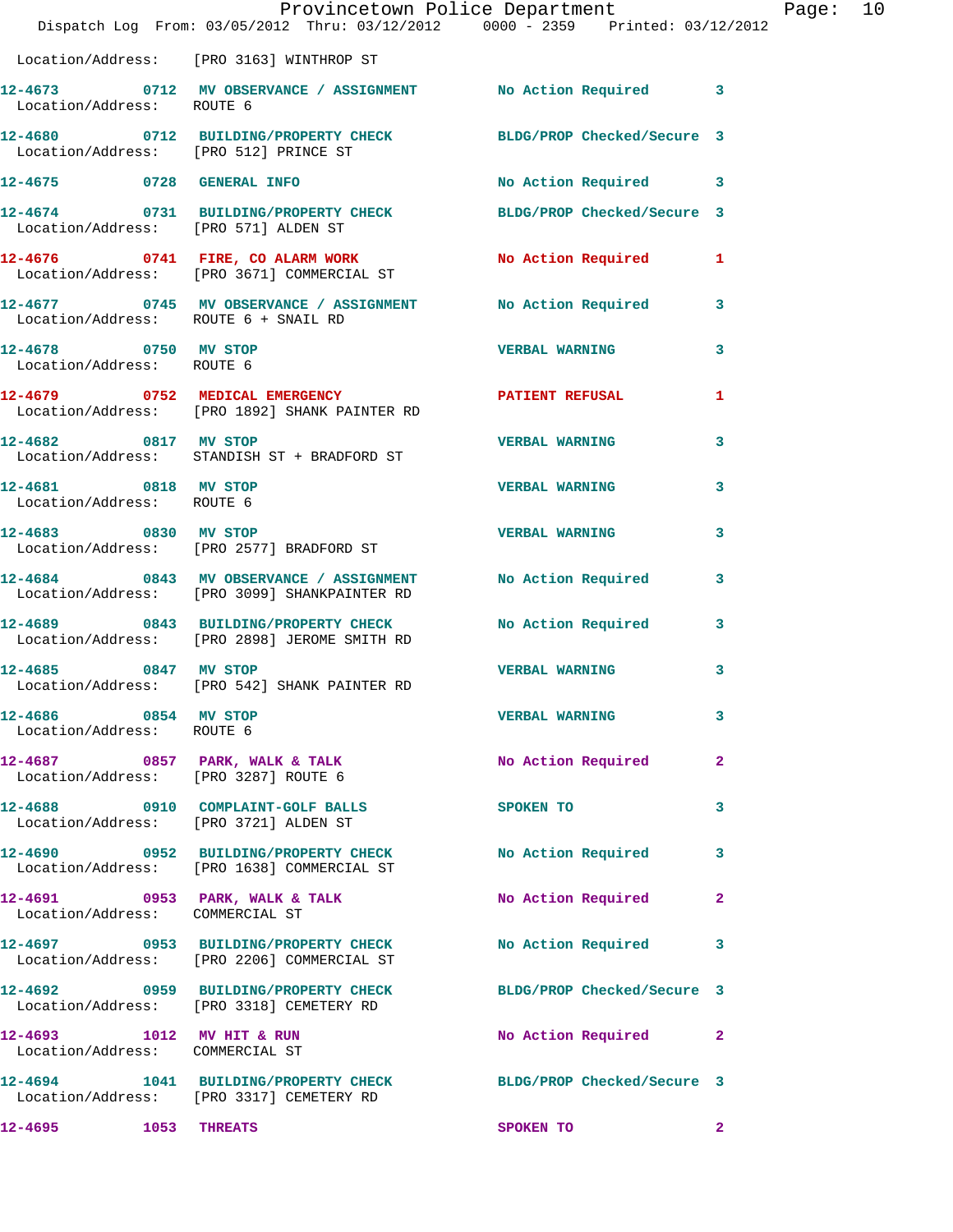|                                       | Provincetown Police Department The Rage: 11<br>Dispatch Log From: 03/05/2012 Thru: 03/12/2012 0000 - 2359 Printed: 03/12/2012 |                               |              |
|---------------------------------------|-------------------------------------------------------------------------------------------------------------------------------|-------------------------------|--------------|
| Location/Address: [PRO 3222] ALDEN ST |                                                                                                                               |                               |              |
|                                       | 12-4696 1124 ANIMAL CALL<br>Location/Address: [PRO 3287] ROUTE 6                                                              | SPOKEN TO                     | $\mathbf{2}$ |
|                                       | 12-4698 1332 BUILDING/PROPERTY CHECK No Action Required 3<br>Location/Address: [PRO 2539] RYDER ST                            |                               |              |
| Location/Address: ROUTE 6             | 12-4702 1332 MV OBSERVANCE / ASSIGNMENT No Action Required 3                                                                  |                               |              |
| 12-4699 1418 MV STOP                  | Location/Address: HOWLAND ST + BRADFORD ST                                                                                    | <b>VERBAL WARNING 3</b>       |              |
|                                       | 12-4700 1427 BUILDING/PROPERTY CHECK BLDG/PROP Checked/Secure 3<br>Location/Address: [PRO 2977] COMMERCIAL ST                 |                               |              |
|                                       | 12-4701 1522 BUILDING/PROPERTY CHECK BLDG/PROP Checked/Secure 3<br>Location/Address: [PRO 3317] CEMETERY RD                   |                               |              |
| Location/Address: [PRO 3287] ROUTE 6  | 12-4703 1604 BUILDING/PROPERTY CHECK No Action Required 3                                                                     |                               |              |
| Location/Address: ROUTE 6 + SNAIL RD  | 12-4705 1604 MV OBSERVANCE / ASSIGNMENT Services Rendered 3                                                                   |                               |              |
|                                       | 12-4706 1628 BUILDING/PROPERTY CHECK BLDG/PROP Checked/Secure 3<br>Location/Address: [PRO 3259] MACMILLAN                     |                               |              |
|                                       | 12-4707 1648 ASSIST CITIZEN<br>Location/Address: [PRO 542] SHANK PAINTER RD                                                   | Services Rendered 3           |              |
|                                       | 12-4708 1716 MV STOP<br>Location/Address: [PRO 2521] ROUTE 6                                                                  | No Action Required 3          |              |
| Location/Address: [PRO 564] BAYBERRY  | 12-4709 1727 BUILDING/PROPERTY CHECK BLDG/PROP Checked/Secure 3                                                               |                               |              |
|                                       | 12-4710 1729 911 GENERAL<br>Location/Address: [PRO 2227] BRADFORD ST                                                          | Services Rendered 1           |              |
|                                       | 12-4711 1747 FIRE, OTHER<br>Location/Address: [PRO 2187] BRADFORD ST                                                          | False Alarm <b>Execute 19</b> | $\mathbf{1}$ |
|                                       | 12-4712 1831 COMPLAINT<br>Location/Address: [PRO 3443] COMMERCIAL ST                                                          | SPOKEN TO                     | 3            |
| Location/Address: AUNT SUKEYS WAY     | 12-4713 1859 MEDICAL EMERGENCY                                                                                                | Transported to Hospital 1     |              |
|                                       | 12-4714 1921 BUILDING/PROPERTY CHECK<br>Location/Address: [PRO 519] RACE POINT RD                                             | BLDG/PROP Checked/Secure 3    |              |
|                                       | 12-4716 1929 MEDICAL EMERGENCY<br>Location/Address: [PRO 1892] SHANK PAINTER RD                                               | Services Rendered 1           |              |
|                                       | 12-4715 1930 ALARM - FIRE<br>Location/Address: [PRO 1006] NELSON AVE                                                          | False Alarm                   | 1            |
| 12-4717 2000 FOLLOW UP                | Location/Address: [PRO 3443] COMMERCIAL ST                                                                                    | FOLLOW UP                     | $\mathbf{2}$ |
|                                       | 12-4718 2021 PARK, WALK & TALK<br>Location/Address: [PRO 539] SHANKPAINTER RD                                                 | Services Rendered             | $\mathbf{2}$ |
|                                       | 12-4720 2025 BUILDING/PROPERTY CHECK BLDG/PROP Checked/Secure 3<br>Location/Address: [PRO 306] COMMERCIAL ST                  |                               |              |
| 12-4719 2026 MEDICAL EMERGENCY        | Location/Address: [PRO 3222] ALDEN ST                                                                                         | Transported to Hospital 1     |              |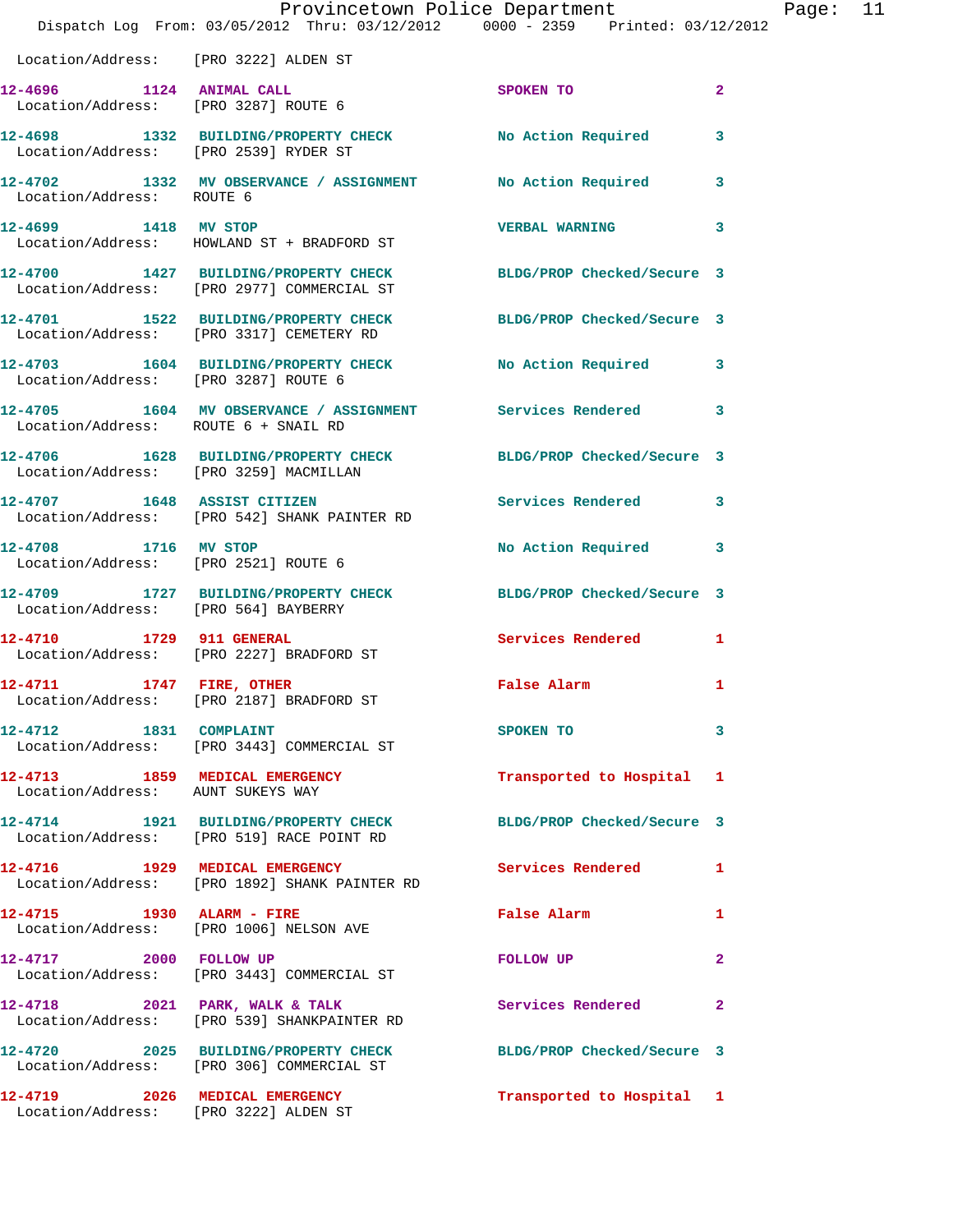|                                       | 12-4721 2026 STATION COVERAGE<br>Location/Address: [PRO 1892] SHANK PAINTER RD                                    | <b>Services Rendered</b>   | 1 |
|---------------------------------------|-------------------------------------------------------------------------------------------------------------------|----------------------------|---|
|                                       | 12-4722 2100 MV OBSERVANCE / ASSIGNMENT Services Rendered<br>Location/Address: [PRO 2818] CONWELL ST              |                            | 3 |
| 12-4723 2118 MV STOP                  | Location/Address: CONWELL ST + HARRY KEMP WAY                                                                     | <b>VERBAL WARNING</b>      | 3 |
| Location/Address: [PRO 444] HIGH POLE | 12-4724 2146 BUILDING/PROPERTY CHECK                                                                              | BLDG/PROP Checked/Secure 3 |   |
|                                       | 12-4725 2149 ASSIST AGENCY / MUTUAL AID<br>Location/Address: [PRO 1251] SEASHORE PARK DR                          | <b>Services Rendered</b>   | 3 |
| 12-4726 2156 MV STOP                  | Location/Address: BRADFORD ST + COOK ST                                                                           | <b>VERBAL WARNING</b>      | 3 |
|                                       | 12-4727 2205 MV OBSERVANCE / ASSIGNMENT BLDG/PROP Checked/Secure 3<br>Location/Address: [PRO 530] SHANKPAINTER RD |                            |   |
|                                       | 12-4728 2223 BUILDING/PROPERTY CHECK<br>Location/Address: [PRO 2493] BRADFORD ST                                  | BLDG/PROP Checked/Secure 3 |   |
|                                       | 12-4729 2310 BUILDING/PROPERTY CHECK<br>Location/Address: [PRO 530] SHANKPAINTER RD                               | BLDG/PROP Checked/Secure 3 |   |
| 12-4730 2327 MV STOP                  | Location/Address: BRADFORD ST + CENTER ST                                                                         | <b>VERBAL WARNING</b>      | 3 |
|                                       | 12-4731 2334 MV OBSERVANCE / ASSIGNMENT Services Rendered<br>Location/Address: BRADFORD ST + RYDER ST             |                            | 3 |
| Location/Address: ROUTE 6 + SNAIL RD  | 12-4732 2334 MV OBSERVANCE / ASSIGNMENT Services Rendered                                                         |                            | 3 |
| 12-4733 2343 BAR CHECK                | Location/Address: [PRO 2737] COMMERCIAL ST                                                                        | Services Rendered          | 2 |
|                                       | 12-4734 2351 BUILDING/PROPERTY CHECK<br>Location/Address: [PRO 3256] COMMERCIAL ST                                | BLDG/PROP Checked/Secure 3 |   |

## **For Date: 03/09/2012 - Friday**

|                                        | 12-4735 0001 LOBBY TRAFFIC<br>Location/Address: [PRO 542] SHANK PAINTER RD                                            | Services Rendered 2  |                         | 21 |
|----------------------------------------|-----------------------------------------------------------------------------------------------------------------------|----------------------|-------------------------|----|
| Location/Address: [PRO 484] MASONIC PL | 12-4736 0032 BAR CHECK                                                                                                | No Action Required 2 |                         |    |
|                                        | 12-4737 0034 BUILDING/PROPERTY CHECK BLDG/PROP Checked/Secure 3<br>Location/Address: [PRO 1638] COMMERCIAL ST         |                      |                         |    |
|                                        | 12-4738 0039 BUILDING/PROPERTY CHECK BLDG/PROP Checked/Secure 3<br>Location/Address: [PRO 175] COMMERCIAL ST          |                      |                         |    |
| Location/Address: [PRO 80] CARVER ST   |                                                                                                                       |                      | $\overline{2}$          |    |
|                                        | Location/Address: [PRO 2577] BRADFORD ST                                                                              |                      | $\overline{3}$          |    |
| Location/Address: [PRO 2] ALDEN ST     | 12-4741 0056 BUILDING/PROPERTY CHECK BLDG/PROP Checked/Secure 3                                                       |                      |                         |    |
| Location/Address: [PRO 2513] ROUTE 6   | 12-4742  0123 MV OBSERVANCE / ASSIGNMENT Services Rendered                                                            |                      | 3                       |    |
|                                        | 12-4743       0125   MV OBSERVANCE / ASSIGNMENT      Services Rendered<br>Location/Address: BRADFORD ST + STANDISH ST |                      | $\overline{\mathbf{3}}$ |    |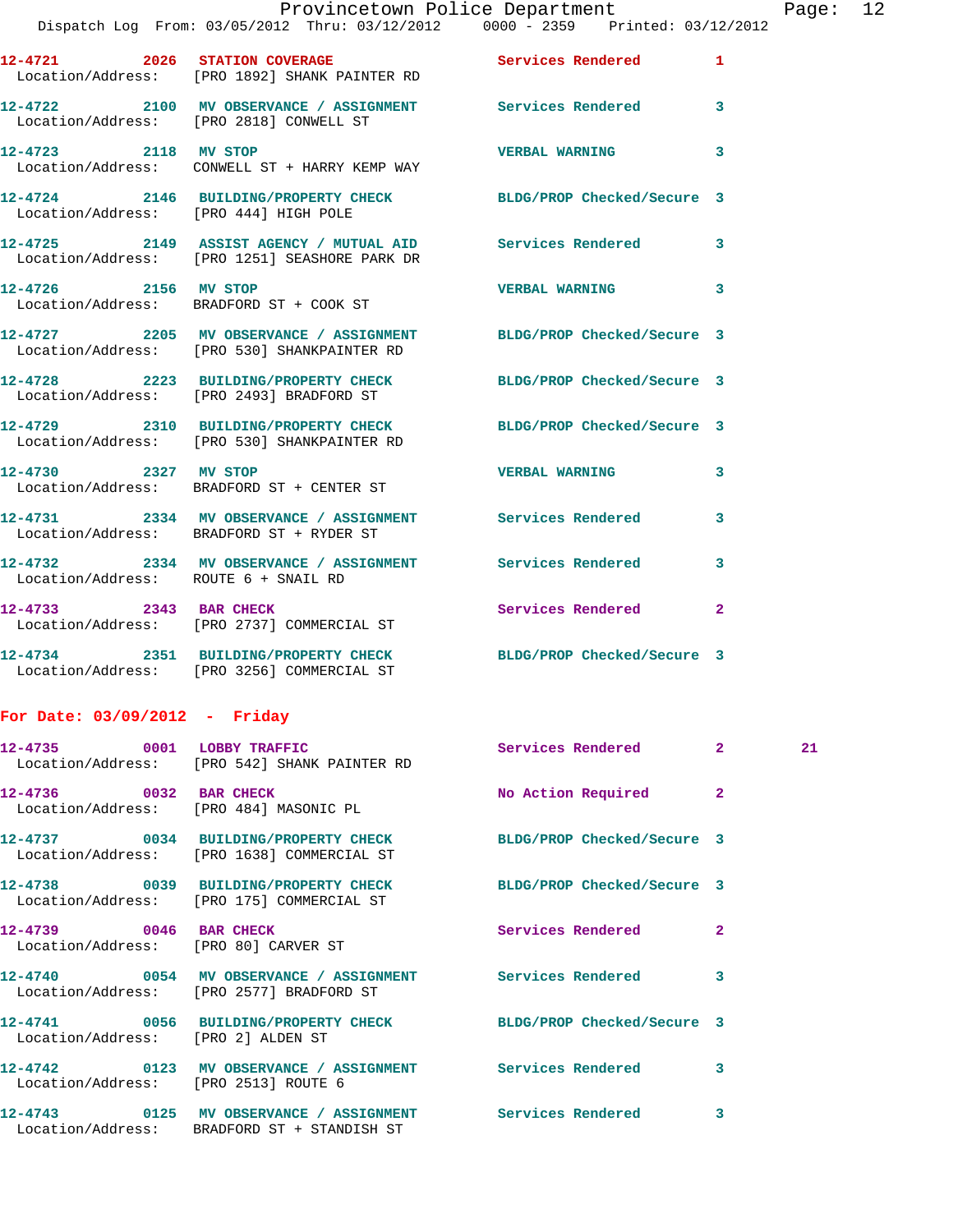## Provincetown Police Department Page: 13

Dispatch Log From: 03/05/2012 Thru: 03/12/2012 0000 - 2359 Printed: 03/12/2012

|                                 | 12-4744 0139 GENERAL INFO                                                                                       | No Action Required 3       |                |   |
|---------------------------------|-----------------------------------------------------------------------------------------------------------------|----------------------------|----------------|---|
|                                 | 12-4745 0145 BUILDING/PROPERTY CHECK BLDG/PROP Checked/Secure 3<br>Location/Address: [PRO 440] HARRY KEMP WAY   |                            |                |   |
|                                 | 12-4746 0219 BUILDING/PROPERTY CHECK False Alarm<br>Location/Address: [PRO 539] SHANKPAINTER RD                 |                            | 3              |   |
|                                 | 12-4747 0234 BUILDING/PROPERTY CHECK BLDG/PROP Checked/Secure 3<br>Location/Address: [PRO 526] RYDER ST         |                            |                |   |
|                                 | 12-4748 0321 ASSIST CITIZEN<br>Location/Address: DEWEY AVE + COMMERCIAL ST                                      | Services Rendered          | 3              |   |
|                                 | 12-4749 0503 BUILDING/PROPERTY CHECK BLDG/PROP Checked/Secure 3<br>Location/Address: [PRO 545] SHANKPAINTER RD  |                            |                |   |
|                                 | 12-4750 0545 BUILDING/PROPERTY CHECK Services Rendered<br>Location/Address: [PRO 2483] COMMERCIAL ST            |                            | 3              |   |
|                                 | 12-4751 0610 BUILDING/PROPERTY CHECK BLDG/PROP Checked/Secure 3<br>Location/Address: [PRO 3287] ROUTE 6         |                            |                |   |
|                                 | 12-4752 0715 ASSIST AGENCY / MUTUAL AID Services Rendered<br>Location/Address: [PRO 1041] OLD COLONY WAY        |                            | 3              |   |
|                                 | 12-4753 0717 ROAD CLOSURES                                                                                      | Services Rendered          | 3              |   |
|                                 | 12-4754 0720 BUILDING/PROPERTY CHECK BLDG/PROP Checked/Secure 3<br>Location/Address: [PRO 2898] JEROME SMITH RD |                            |                |   |
|                                 | 12-4755 0722 MV OBSERVANCE / ASSIGNMENT Services Rendered 3<br>Location/Address: [PRO 521] ROUTE 6              |                            |                |   |
|                                 | 12-4756 0801 MV STOP<br>Location/Address: [PRO 3317] CEMETERY RD                                                | BLDG/PROP Checked/Secure 3 |                |   |
| 12-4757 0803 MV STOP            | Location/Address: ROUTE 6 + SANDY HILL LN                                                                       | <b>VERBAL WARNING</b>      | 3              |   |
|                                 | 12-4758 0804 COMPLAINT<br>Location/Address: [PRO 3672] ROUTE 6                                                  | SPOKEN TO                  | 3              |   |
|                                 | $12-4759$ 0818 PARK, WALK & TALK<br>Location/Address: [PRO 3121] COMMERCIAL ST                                  | No Action Required 2       |                |   |
| 12-4760 0821 911 GENERAL        | Location/Address: [PRO 542] SHANK PAINTER RD                                                                    | Services Rendered          | 1              |   |
|                                 | 12-4761 0835 BUILDING/PROPERTY CHECK<br>Location/Address: [PRO 512] PRINCE ST                                   | No Action Required         | 3              |   |
| Location/Address: COMMERCIAL ST | 12-4762 0835 PARK, WALK & TALK                                                                                  | Services Rendered          | $\mathbf{2}$   |   |
|                                 | 12-4763 0836 FOUND DOG/RETURNED<br>Location/Address: [PRO 3287] ROUTE 6                                         | Services Rendered          | $\overline{a}$ |   |
|                                 | 12-4764 0838 MV OBSERVANCE / ASSIGNMENT No Action Required<br>Location/Address: STANDISH AVE + BRADFORD ST      |                            | 3              |   |
| 12-4765 0847 MV STOP            | Location/Address: STANDISH ST + BRADFORD ST                                                                     | <b>VERBAL WARNING</b>      | 3              |   |
|                                 | 12-4774 0900 ASSIST CITIZEN<br>Location/Address: [PRO 542] SHANK PAINTER RD                                     | Services Rendered          | 3              |   |
| 12-4766 0904 LOOSE DOG          | Location/Address: [PRO 1789] BRADFORD ST                                                                        | Services Rendered          | $\mathbf{2}$   | 3 |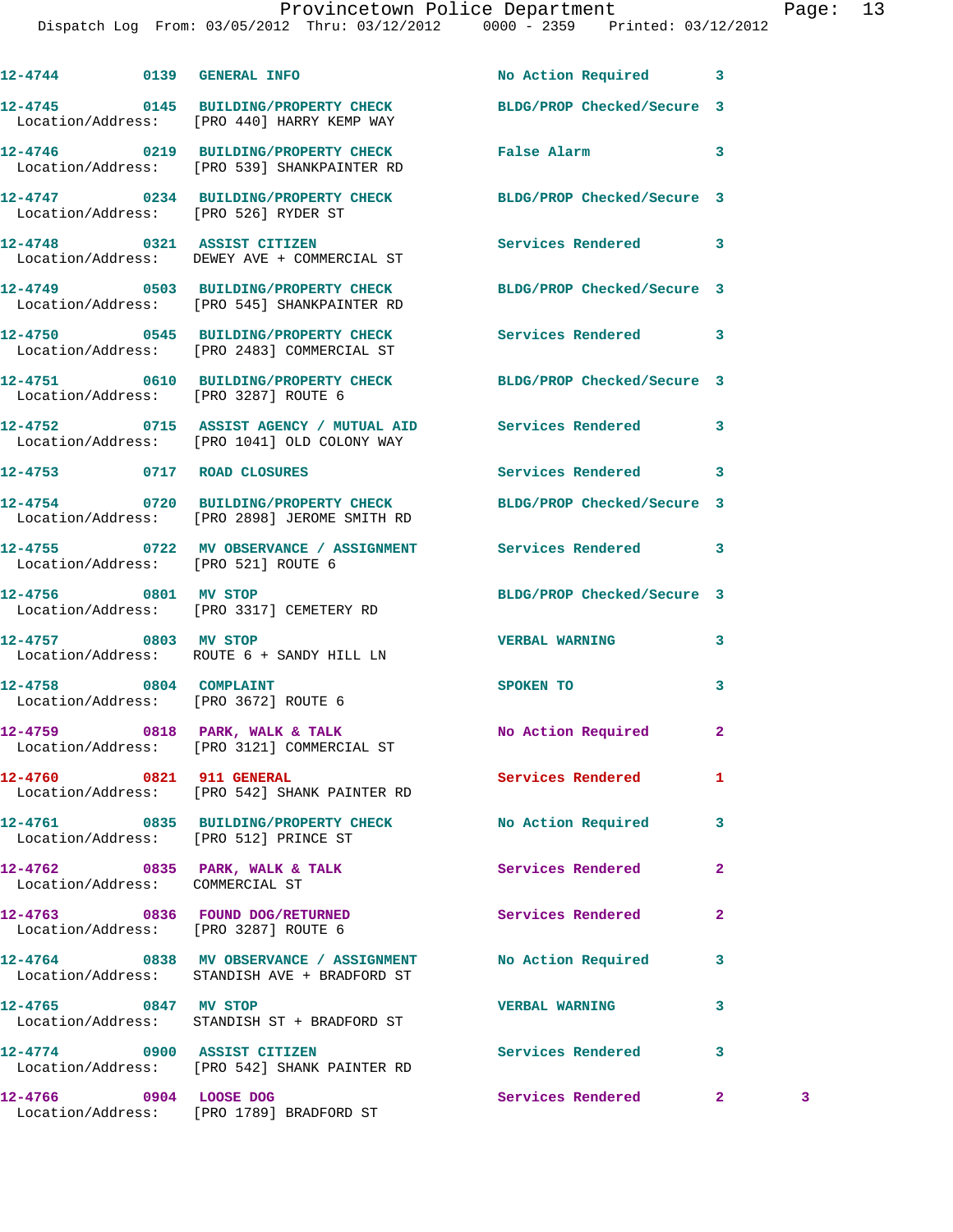|                                                                        | Provincetown Police Department                                                                          |                            |              |
|------------------------------------------------------------------------|---------------------------------------------------------------------------------------------------------|----------------------------|--------------|
|                                                                        | Dispatch Log From: 03/05/2012 Thru: 03/12/2012 0000 - 2359 Printed: 03/12/2012                          |                            |              |
|                                                                        |                                                                                                         |                            | 3            |
|                                                                        | 12-4768 0931 PARK, WALK & TALK 3 Services Rendered<br>Location/Address: [PRO 306] COMMERCIAL ST         |                            | $\mathbf{2}$ |
|                                                                        |                                                                                                         | <b>Services Rendered</b>   | $\mathbf{2}$ |
| Location/Address: ROUTE 6 + SNAIL RD                                   | 12-4770 0945 MV OBSERVANCE / ASSIGNMENT Services Rendered                                               |                            | 3            |
| Location/Address: RYDER ST                                             | 12-4771 0949 MV OBSERVANCE / ASSIGNMENT No Action Required                                              |                            | 3            |
|                                                                        | 12-4772 0954 ASSIST CITIZEN<br>Location/Address: [PRO 542] SHANK PAINTER RD                             | <b>Services Rendered</b>   | 3            |
| 12-4773 0956 MV STOP                                                   | Location/Address: CONWELL ST + ROUTE 6                                                                  | <b>VERBAL WARNING</b>      | 3            |
|                                                                        | 12-4775 1011 MV STOP<br>Location/Address: ROUTE 6 + CONWELL ST                                          | <b>No Action Required</b>  | 3            |
|                                                                        | 12-4776 1012 ASSIST AGENCY / MUTUAL AID Services Rendered<br>Location/Address: [PRO 1842] COMMERCIAL ST |                            | 3            |
|                                                                        | 12-4777 1047 MEDICAL EMERGENCY<br>Location/Address: [PRO 544] SHANK PAINTER RD                          | Transported to Hospital    | 1            |
| Location/Address: [PRO 571] ALDEN ST                                   | 12-4778 1121 BUILDING/PROPERTY CHECK BLDG/PROP Checked/Secure 3                                         |                            |              |
|                                                                        | 12-4779 1125 PARK, WALK & TALK<br>Location/Address: [PRO 537] SHANK PAINTER RD                          | Services Rendered          | $\mathbf{2}$ |
|                                                                        | 12-4780 1207 BUILDING/PROPERTY CHECK<br>Location/Address: [PRO 3163] WINTHROP ST                        | <b>No Action Required</b>  | 3            |
|                                                                        | 12-4781 1207 MV OBSERVANCE / ASSIGNMENT<br>Location/Address: [PRO 3099] SHANKPAINTER RD                 | No Action Required         | 3            |
| 12-4782 1212 ANIMAL CALL                                               | Location/Address: [PRO 3296] SHANK PAINTER RD                                                           | No Action Required         |              |
| 12-4783 1230 ASSIST CITIZEN                                            | Location/Address: [PRO 66] BRADFORD ST EXT                                                              | Services Rendered          | 3            |
|                                                                        | 12-4784 1239 BUILDING/PROPERTY CHECK<br>Location/Address: [PRO 519] RACE POINT RD                       | BLDG/PROP Checked/Secure 3 |              |
| Location/Address: SHANKPAINTER RD                                      | 12-4785 1242 MV OBSERVANCE / ASSIGNMENT Citation/Warning Issued                                         |                            | 3            |
| 12-4786 1253 MV STOP                                                   | Location/Address: [PRO 2784] SHANK PAINTER RD                                                           | <b>VERBAL WARNING</b>      | 3            |
|                                                                        | $12-4787$ 1313 PARK, WALK & TALK<br>Location/Address: [PRO 440] HARRY KEMP WAY                          | No Action Required         | 2            |
|                                                                        | 12-4788 1355 BUILDING/PROPERTY CHECK<br>Location/Address: [PRO 3318] CEMETERY RD                        | BLDG/PROP Checked/Secure 3 |              |
| 12-4789 1357 PARK, WALK & TALK<br>Location/Address: [PRO 3287] ROUTE 6 |                                                                                                         | <b>Services Rendered</b>   | 2            |
|                                                                        | 12-4790 1412 MEDICAL EMERGENCY<br>Location/Address: [PRO 1156] WINSLOW ST                               | Transported to Hospital    | 1            |
|                                                                        | 12-4792 1509 BUILDING/PROPERTY CHECK                                                                    | BLDG/PROP Checked/Secure 3 |              |

Location/Address: [PRO 3163] WINTHROP ST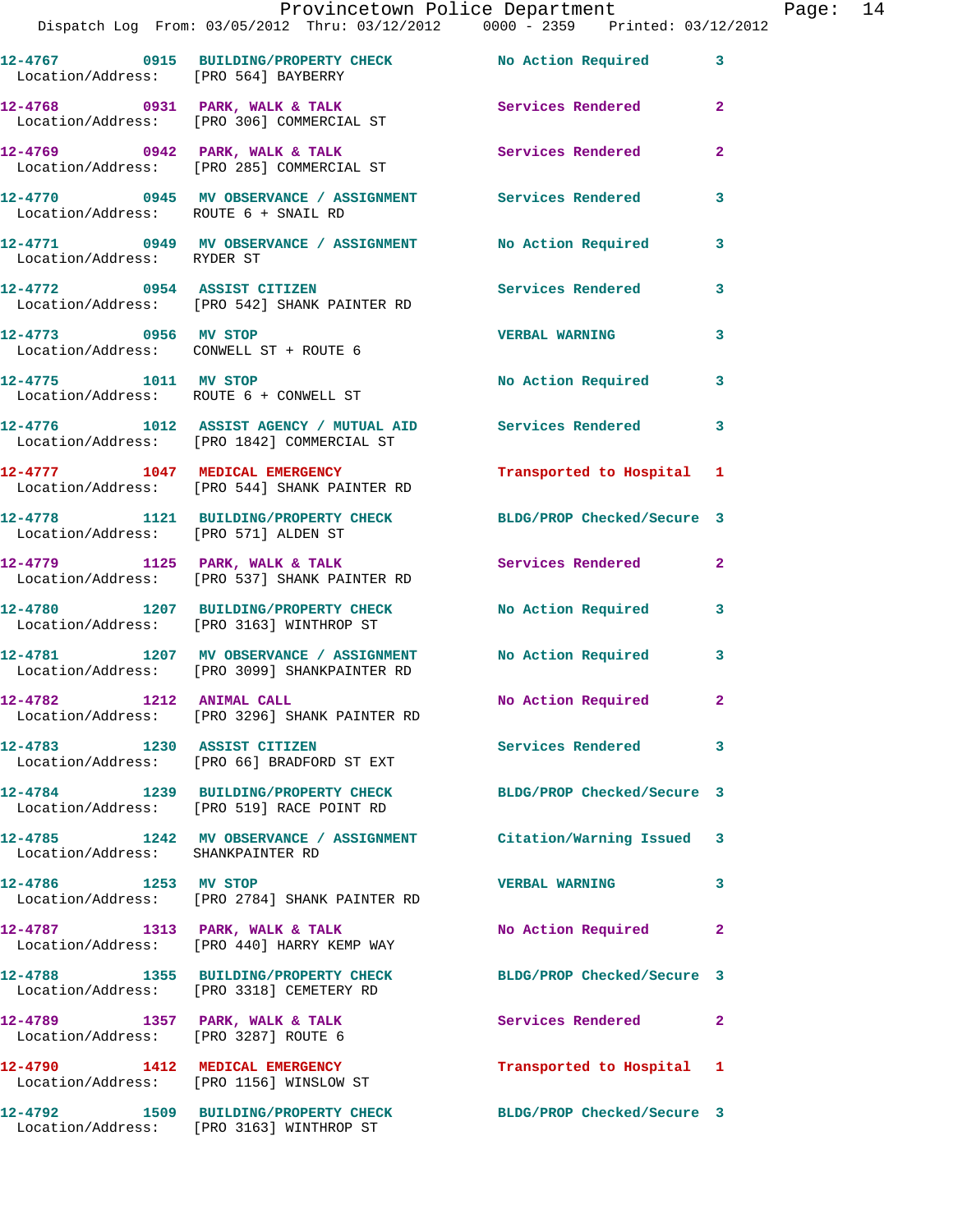| 12-4793 1539 MV STOP                                      | Location/Address: SHANK PAINTER RD                                                                       | <b>VERBAL WARNING</b>      | $\overline{\mathbf{3}}$  |
|-----------------------------------------------------------|----------------------------------------------------------------------------------------------------------|----------------------------|--------------------------|
| Location/Address: [PRO 2521] ROUTE 6                      | 12-4794 1539 MV OBSERVANCE / ASSIGNMENT No Action Required                                               |                            | 3                        |
| 12-4795 1545 MV STOP<br>Location/Address: ROUTE 6         |                                                                                                          | <b>VERBAL WARNING</b>      | 3                        |
| Location/Address: COURT ST                                | 12-4796 1554 ASSIST AGENCY / MUTUAL AID Services Rendered 3                                              |                            |                          |
| Location/Address: [PRO 3259] MACMILLAN                    | 12-4797 1638 BUILDING/PROPERTY CHECK BLDG/PROP Checked/Secure 3                                          |                            |                          |
| Location/Address: [PRO 444] HIGH POLE                     | 12-4798 1640 BUILDING/PROPERTY CHECK                                                                     | BLDG/PROP Checked/Secure 3 |                          |
| Location: SAND PIT                                        | 12-4801 1708 MV OBSERVANCE / ASSIGNMENT No Action Required 3                                             |                            |                          |
| 12-4799 1714 MV STOP<br>Location/Address: ROUTE 6         |                                                                                                          | <b>VERBAL WARNING</b>      | $\overline{\phantom{a}}$ |
| Location/Address: [PRO 564] BAYBERRY                      | 12-4800 1717 BUILDING/PROPERTY CHECK                                                                     | BLDG/PROP Checked/Secure 3 |                          |
| 12-4802 1722 MV STOP                                      | Location/Address: ROUTE 6 + SNAIL RD                                                                     | <b>VERBAL WARNING</b>      | $\mathbf{3}$             |
| 12-4803 1816 TRESPASS                                     | Location/Address: [PRO 542] SHANK PAINTER RD                                                             | SPOKEN TO                  | $\overline{2}$           |
| 12-4804 1839 FOUND HONDA KEY                              | Location: FLATS/WEST END PARKING LOT                                                                     | No Action Required 3       |                          |
| Location/Address: [PRO 3287] ROUTE 6                      | 12-4805 1938 BUILDING/PROPERTY CHECK BLDG/PROP Checked/Secure 3                                          |                            |                          |
| 12-4806 1941 ANIMAL CALL<br>Location/Address: STANDISH ST |                                                                                                          | Services Rendered 2        |                          |
| 12-4807 1959 FOLLOW UP                                    | Location/Address: [PRO 3443] COMMERCIAL ST                                                               | Services Rendered 2        |                          |
|                                                           | 12-4808 2016 BUILDING/PROPERTY CHECK<br>Location/Address: [PRO 306] COMMERCIAL ST                        | BLDG/PROP Checked/Secure 3 |                          |
|                                                           | 12-4809 2030 BUILDING/PROPERTY CHECK<br>Location/Address: [PRO 2898] JEROME SMITH RD                     | BLDG/PROP Checked/Secure 3 |                          |
| 12-4810 2135 MV STOP                                      | Location/Address: ALLERTON ST + COMMERCIAL ST                                                            | <b>VERBAL WARNING</b>      | 3                        |
|                                                           | 12-4811 2142 BUILDING/PROPERTY CHECK<br>Location/Address: [PRO 3317] CEMETERY RD                         | BLDG/PROP Checked/Secure 3 |                          |
|                                                           | 12-4812 2145 BUILDING/PROPERTY CHECK<br>Location/Address: [PRO 440] HARRY KEMP WAY                       | BLDG/PROP Checked/Secure 3 |                          |
|                                                           | 12-4813 2156 MV OBSERVANCE / ASSIGNMENT Services Rendered<br>Location/Address: STANDISH ST + BRADFORD ST |                            | 3                        |
| 12-4814 2253 ANIMAL CALL                                  | Location/Address: STANDISH ST + BRADFORD ST                                                              | Services Rendered          | $\overline{2}$           |
| Location/Address: [PRO 444] HIGH POLE                     | 12-4815 2334 BUILDING/PROPERTY CHECK                                                                     | BLDG/PROP Checked/Secure 3 |                          |
| 12-4816                                                   | 2339 BUILDING/PROPERTY CHECK                                                                             | BLDG/PROP Checked/Secure 3 |                          |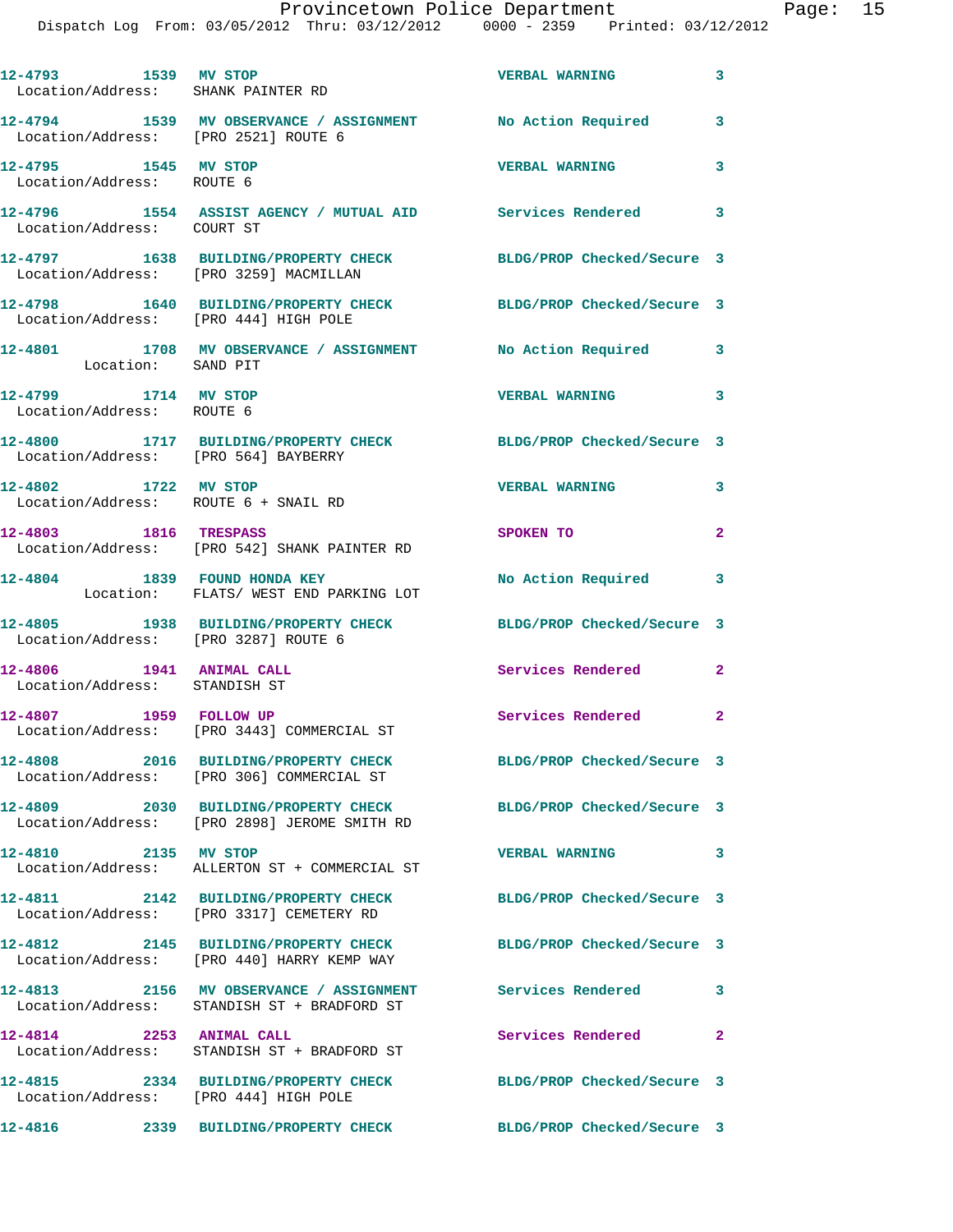|                                                              | Dispatch Log From: 03/05/2012 Thru: 03/12/2012 0000 - 2359 Printed: 03/12/2012                                 | Provincetown Police Department |   | Page: 16 |  |
|--------------------------------------------------------------|----------------------------------------------------------------------------------------------------------------|--------------------------------|---|----------|--|
|                                                              | Location/Address: [PRO 1646] WINSLOW ST                                                                        |                                |   |          |  |
|                                                              | 12-4817 2347 BUILDING/PROPERTY CHECK BLDG/PROP Checked/Secure 3<br>Location/Address: [PRO 2206] COMMERCIAL ST  |                                |   |          |  |
|                                                              | 12-4818 2359 LOBBY TRAFFIC<br>Location/Address: [PRO 542] SHANK PAINTER RD                                     | Services Rendered 2            |   | 6        |  |
| For Date: $03/10/2012$ - Saturday                            |                                                                                                                |                                |   |          |  |
| 12-4819 0000 MV STOP<br>Location/Address: [PRO 2513] ROUTE 6 |                                                                                                                | <b>VERBAL WARNING</b>          | 3 |          |  |
| 12-4820 0005 BAR CHECK                                       | Location/Address: [PRO 484] MASONIC PL                                                                         | LICENSING/NO ACTION 2          |   |          |  |
|                                                              | 12-4821 0019 MV STOP<br>Location/Address: BRADFORD ST + ALDEN ST                                               | <b>VERBAL WARNING</b>          | 3 |          |  |
|                                                              | 12-4822 0027 MV OBSERVANCE / ASSIGNMENT BLDG/PROP Checked/Secure 3<br>Location/Address: [PRO 43] BRADFORD ST   |                                |   |          |  |
|                                                              | 12-4823 0039 MV OBSERVANCE / ASSIGNMENT Services Rendered 3<br>Location/Address: BRADFORD ST + RYDER ST        |                                |   |          |  |
| Location/Address: [PRO 2521] ROUTE 6                         | 12-4824 0040 MV OBSERVANCE / ASSIGNMENT No Action Required 3                                                   |                                |   |          |  |
| 12-4825 0121 MV STOP<br>Location/Address: [PRO 3440] ROUTE 6 |                                                                                                                | VERBAL WARNING 3               |   |          |  |
| Location/Address: [PRO 16] BRADFORD ST                       | 12-4826 0135 BUILDING/PROPERTY CHECK BLDG/PROP Checked/Secure 3                                                |                                |   |          |  |
|                                                              | 12-4827 0251 BUILDING/PROPERTY CHECK BLDG/PROP Checked/Secure 3<br>Location/Address: [PRO 488] MAYFLOWER ST    |                                |   |          |  |
| Location/Address: [PRO 37] BRADFORD ST                       | 12-4828 0253 BUILDING/PROPERTY CHECK BLDG/PROP Checked/Secure 3                                                |                                |   |          |  |
| 0425 911 GENERAL<br>12-4829                                  | Location/Address: [PRO 542] SHANK PAINTER RD                                                                   | Services Rendered 1            |   |          |  |
|                                                              | 12-4830 0429 BUILDING/PROPERTY CHECK BLDG/PROP Checked/Secure 3<br>Location/Address: [PRO 530] SHANKPAINTER RD |                                |   |          |  |
|                                                              | 12-4831 0435 BUILDING/PROPERTY CHECK<br>Location/Address: [PRO 3296] SHANKPAINTER RD                           | BLDG/PROP Checked/Secure 3     |   |          |  |
|                                                              | 12-4832 0542 MV OBSERVANCE / ASSIGNMENT No Action Required 3<br>Location/Address: [PRO 3338] SHANKPAINTER RD   |                                |   |          |  |
|                                                              | 12-4833 0547 BUILDING/PROPERTY CHECK BLDG/PROP Checked/Secure 3<br>Location/Address: [PRO 519] RACE POINT RD   |                                |   |          |  |
|                                                              | 12-4834 0607 MV OBSERVANCE / ASSIGNMENT Services Rendered<br>Location/Address: SHANK PAINTER RD + BRADFORD ST  |                                | 3 |          |  |
|                                                              | 12-4835 0653 SNOW REMOVAL<br>Location/Address: [PRO 542] SHANK PAINTER RD                                      | Services Rendered 3            |   | 12       |  |
|                                                              | 12-4836 0725 BUILDING/PROPERTY CHECK<br>Location/Address: [PRO 545] SHANKPAINTER RD                            | No Action Required 3           |   |          |  |
| Location/Address: [PRO 19] RYDER ST                          | 12-4837 0743 BUILDING/PROPERTY CHECK BLDG/PROP Checked/Secure 3                                                |                                |   |          |  |
| Location/Address: [PRO 2539] RYDER ST                        | 12-4840 0743 BUILDING/PROPERTY CHECK                                                                           | No Action Required 3           |   |          |  |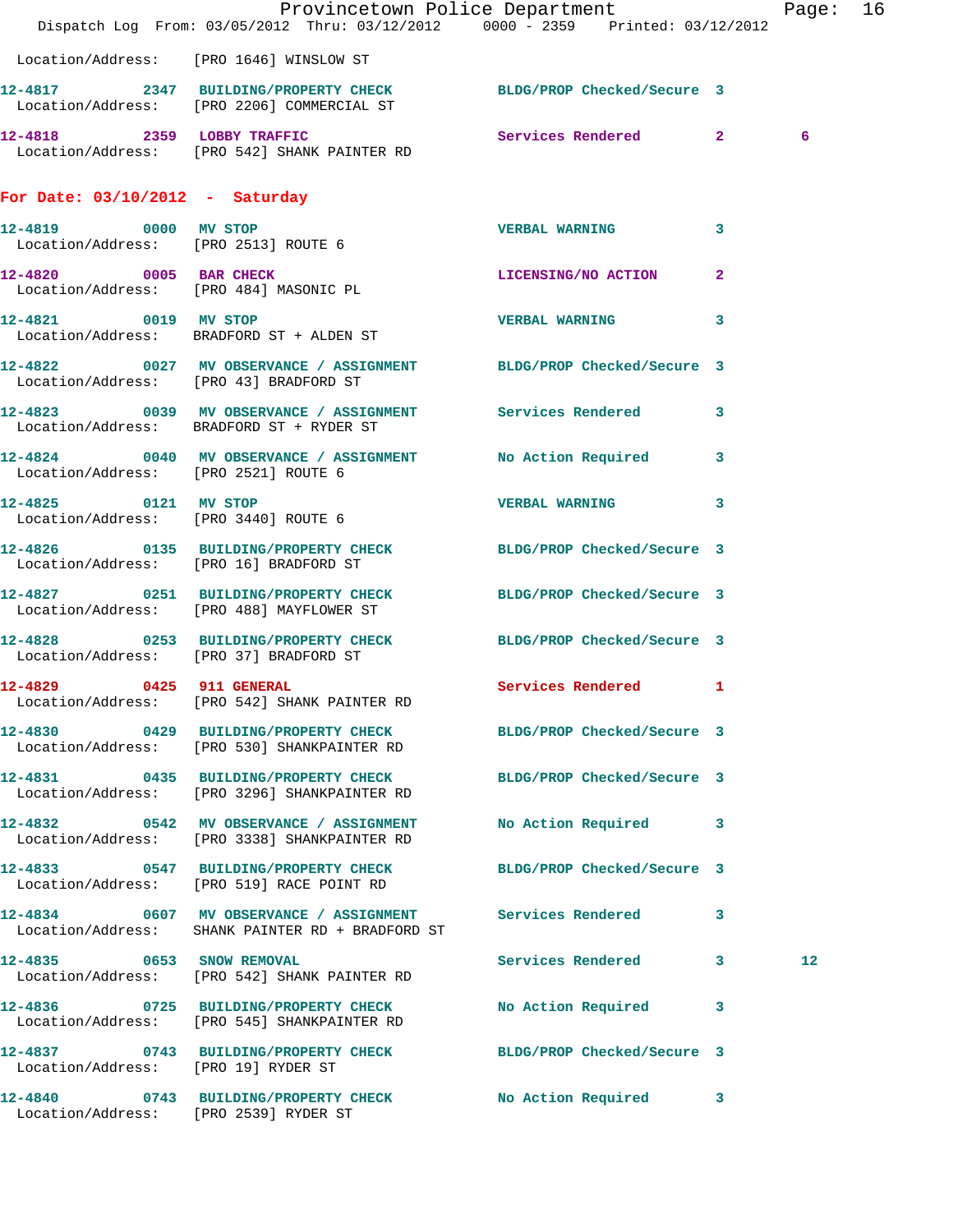| 12-4838 0744 DISORDERLY                              | Location/Address: [PRO 1207] COMMERCIAL ST<br>Refer To $P/C$ : 12-27-AR                                      | Transported to Hospital 2  |                |
|------------------------------------------------------|--------------------------------------------------------------------------------------------------------------|----------------------------|----------------|
|                                                      | 12-4839 0751 MV ACCIDENT<br>Location: [PRO 3672] TOWN LINE                                                   | Vehicle Towed              | $\mathbf{1}$   |
|                                                      | 12-4841 0922 MV STOP<br>Location/Address: [PRO 175] COMMERCIAL ST                                            | <b>VERBAL WARNING</b>      | 3              |
|                                                      | 12-4842 0931 BUILDING/PROPERTY CHECK No Action Required<br>Location/Address: [PRO 16] BRADFORD ST            |                            | 3              |
|                                                      | 12-4843 0931 MV OBSERVANCE / ASSIGNMENT No Action Required<br>Location/Address: [PRO 2647] SHANKPAINTER RD   |                            | 3              |
|                                                      | 12-4844 0948 BUILDING/PROPERTY CHECK No Action Required<br>Location/Address: [PRO 571] ALDEN ST              |                            | 3              |
|                                                      | 12-4845 1014 ASSIST CITIZEN<br>Location/Address: [PRO 3632] COMMERCIAL ST                                    | Services Rendered          | 3              |
|                                                      | 12-4846 1015 PARK, WALK & TALK<br>Location/Address: [PRO 182] COMMERCIAL ST                                  | Services Rendered          | $\overline{a}$ |
| Location/Address: HARRY KEMP WAY                     | 12-4847 1241 PARK, WALK & TALK Services Rendered                                                             |                            | $\mathbf{2}$   |
|                                                      | 12-4848 1311 LOST DOG/FOUND<br>Location/Address: [PRO 426] COURT ST                                          | No Action Required         | $\overline{a}$ |
| Location/Address: ROUTE 6                            | 12-4849 1349 MV OBSERVANCE / ASSIGNMENT No Action Required                                                   |                            | 3              |
|                                                      | 12-4850 1518 MEDICAL EMERGENCY<br>Location/Address: [PRO 2207] SHANK PAINTER RD                              | Transported to Hospital 1  |                |
|                                                      | 12-4851 1523 MEDICAL EMERGENCY<br>Location/Address: [PRO 440] HARRY KEMP WAY                                 | Transported to Hospital 1  |                |
|                                                      | 12-4852 1530 BUILDING/PROPERTY CHECK BLDG/PROP Checked/Secure 3<br>Location/Address: [PRO 3259] MACMILLAN    |                            |                |
|                                                      | 12-4853 1532 PARK, WALK & TALK<br>Location/Address: [PRO 204] COMMERCIAL ST                                  | No Action Required         | $\mathbf{2}$   |
| Location/Address: [PRO 564] BAYBERRY                 | 12-4854 1559 BUILDING/PROPERTY CHECK BLDG/PROP Checked/Secure 3                                              |                            |                |
| Location/Address: COMMERCIAL ST                      | 12-4855 1605 PARK, WALK & TALK 1999 No Action Required                                                       |                            | $\mathbf{2}$   |
| Location/Address: [PRO 2521] ROUTE 6                 | 12-4856 1612 MV OBSERVANCE / ASSIGNMENT No Action Required                                                   |                            | 3              |
| 12-4857 1622 MV STOP<br>Location: [TRU] PILGRIM LAKE |                                                                                                              | <b>VERBAL WARNING</b>      | 3              |
|                                                      | 12-4858 1627 BUILDING/PROPERTY CHECK BLDG/PROP Checked/Secure 3<br>Location/Address: [PRO 182] COMMERCIAL ST |                            |                |
|                                                      | 12-4859 1630 MV OBSERVANCE / ASSIGNMENT No Action Required<br>Location/Address: WEST VINE ST + BRADFORD ST   |                            | 3              |
|                                                      | 12-4860 1651 PARK, WALK & TALK NO Action Required<br>Location/Address: [PRO 569] WINSLOW ST                  |                            | $\mathbf{2}$   |
|                                                      | 12-4861 1715 MV OBSERVANCE / ASSIGNMENT Services Rendered<br>Location/Address: SHANK PAINTER RD + COURT ST   |                            | 3              |
|                                                      | 12-4862 1724 BUILDING/PROPERTY CHECK                                                                         | BLDG/PROP Checked/Secure 3 |                |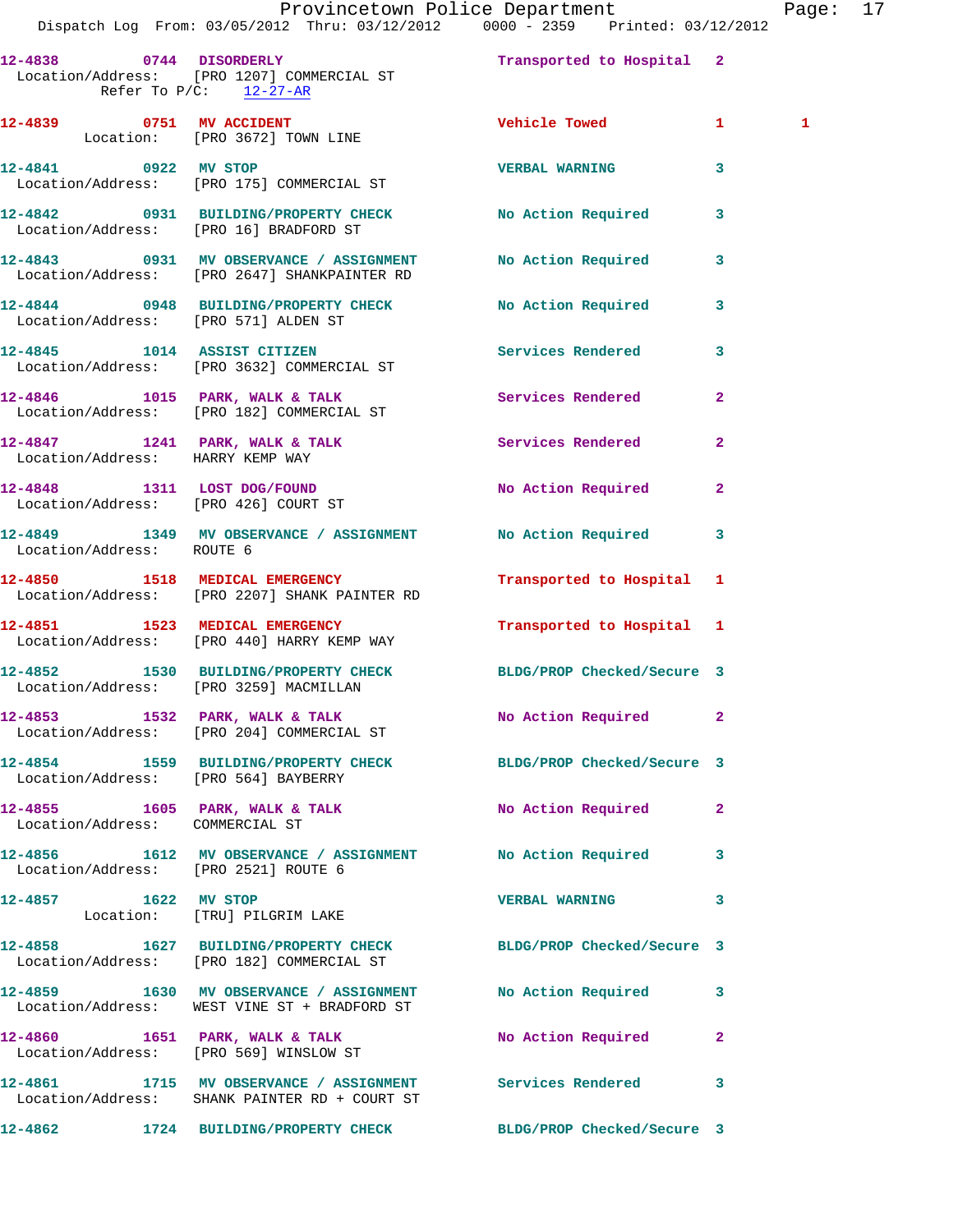|                                                          | Provincetown Police Department<br>Dispatch Log From: 03/05/2012 Thru: 03/12/2012 0000 - 2359 Printed: 03/12/2012 |                            |              | Page: 18 |  |
|----------------------------------------------------------|------------------------------------------------------------------------------------------------------------------|----------------------------|--------------|----------|--|
|                                                          | Location/Address: [PRO 530] SHANKPAINTER RD                                                                      |                            |              |          |  |
|                                                          | 12-4863 1729 MV OBSERVANCE / ASSIGNMENT No Action Required 3<br>Location/Address: [PRO 2577] BRADFORD ST         |                            |              |          |  |
| 12-4864 1731 MV STOP                                     | Location/Address: [PRO 32] BRADFORD ST                                                                           | <b>VERBAL WARNING 3</b>    |              |          |  |
|                                                          | 12-4865 1741 MV STOP<br>Location/Address: [PRO 729] BRADFORD ST                                                  | Citation/Warning Issued 3  |              |          |  |
|                                                          | 12-4866 1809 PARK, WALK & TALK 6 Services Rendered 2<br>Location/Address: [PRO 569] WINSLOW ST                   |                            |              |          |  |
|                                                          | 12-4867 1811 FOLLOW UP<br>Location/Address: [PRO 542] SHANK PAINTER RD                                           | Services Rendered          | $\mathbf{2}$ |          |  |
| 12-4868 1816 MV STOP                                     | Location/Address: BRADFORD ST + PRINCE ST                                                                        | <b>VERBAL WARNING</b>      | 3            |          |  |
|                                                          | 12-4869 1824 MV DISABLED<br>Location/Address: ALDEN ST + BRADFORD ST                                             | Services Rendered          | $\mathbf{2}$ |          |  |
|                                                          | 12-4870 1853 BUILDING/PROPERTY CHECK<br>Location/Address: [PRO 2807] ROUTE 6 RD                                  | BLDG/PROP Checked/Secure 3 |              |          |  |
|                                                          | 12-4871 1902 PARK, WALK & TALK<br>Location/Address: [PRO 569] WINSLOW ST                                         | Services Rendered 2        |              |          |  |
|                                                          | 12-4872 1903 BUILDING/PROPERTY CHECK<br>Location/Address: [PRO 519] RACE POINT RD                                | BLDG/PROP Checked/Secure 3 |              |          |  |
|                                                          | 12-4873 1911 PARK, WALK & TALK'<br>Location/Address: [PRO 106] COMMERCIAL ST                                     | No Action Required 2       |              |          |  |
|                                                          | 12-4874 1953 BAR CHECK<br>Location/Address: [PRO 3443] COMMERCIAL ST                                             | Services Rendered          | $\mathbf{2}$ |          |  |
| 12-4875 1959 MV STOP                                     | Location/Address: KENDALL LN + COMMERCIAL ST                                                                     | VERBAL WARNING 3           |              |          |  |
| 12-4876                                                  | 2000 MV STOP<br>Location/Address: [PRO 1669] BRADFORD ST                                                         | <b>VERBAL WARNING</b>      | 3            |          |  |
|                                                          | 12-4877 2010 BUILDING/PROPERTY CHECK<br>Location/Address: [PRO 2540] RACE POINT RD                               | BLDG/PROP Checked/Secure 3 |              |          |  |
|                                                          | 12-4878 2100 BUILDING/PROPERTY CHECK<br>Location/Address: [PRO 488] MAYFLOWER ST                                 | BLDG/PROP Checked/Secure 3 |              |          |  |
|                                                          | 12-4879 2111 MV OBSERVANCE / ASSIGNMENT Services Rendered 3<br>Location/Address: [PRO 2577] BRADFORD ST          |                            |              |          |  |
|                                                          | 12-4880 2111 BUILDING/PROPERTY CHECK<br>Location/Address: [PRO 3317] CEMETERY RD                                 | BLDG/PROP Checked/Secure 3 |              |          |  |
| 12-4881 2113 MV STOP                                     | Location/Address: RYDER ST + COMMERCIAL ST                                                                       | Citation/Warning Issued 3  |              |          |  |
| 12-4882 2118 MV STOP<br>Location/Address: ALDEN ST       |                                                                                                                  | <b>VERBAL WARNING</b>      | 3            |          |  |
| 12-4883 2124 MV STOP                                     | Location/Address: BRADFORD ST + STANDISH ST                                                                      | <b>VERBAL WARNING</b>      | 3            |          |  |
|                                                          | 12-4884 2131 MV OBSERVANCE / ASSIGNMENT<br>Location/Address: STANDISH ST + BRADFORD ST                           | No Action Required         | 3            |          |  |
| 12-4885 2138 ANIMAL CALL<br>Location/Address: CONWELL ST |                                                                                                                  | Services Rendered 2        |              | 1        |  |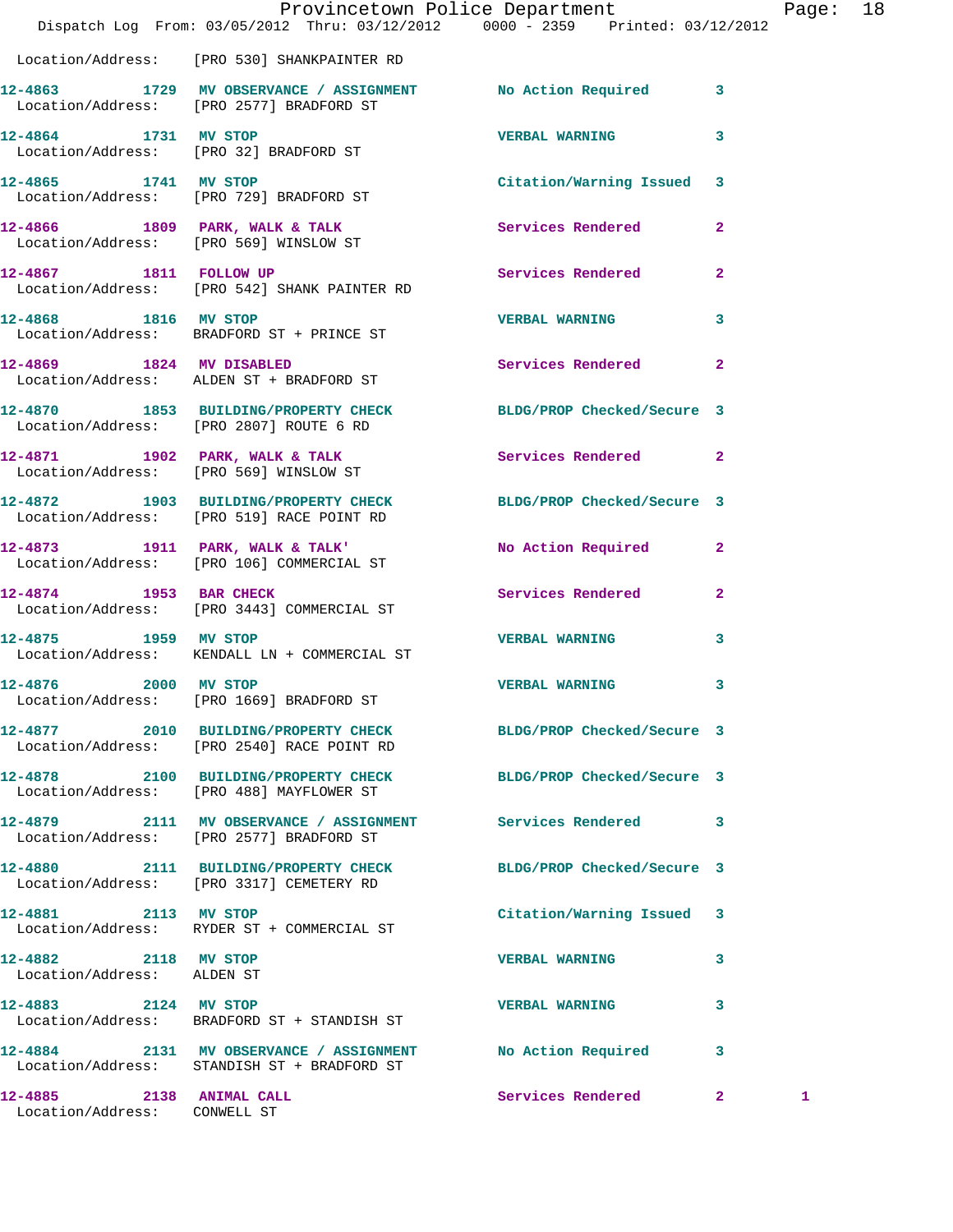|                                        | Provincetown Police Department                                                                                |                                                     |              | Page: 19 |  |
|----------------------------------------|---------------------------------------------------------------------------------------------------------------|-----------------------------------------------------|--------------|----------|--|
|                                        | Dispatch Log From: 03/05/2012 Thru: 03/12/2012   0000 - 2359   Printed: 03/12/2012                            |                                                     |              |          |  |
|                                        | 12-4886 2145 BUILDING/PROPERTY CHECK BLDG/PROP Checked/Secure 3<br>Location/Address: [PRO 433] RYDER ST       |                                                     |              |          |  |
|                                        | 12-4887 2150 BUILDING/PROPERTY CHECK BLDG/PROP Checked/Secure 3<br>Location/Address: [PRO 1638] COMMERCIAL ST |                                                     |              |          |  |
|                                        |                                                                                                               |                                                     |              |          |  |
|                                        | 12-4889 2158 BAR CHECK<br>Location/Address: [PRO 2737] COMMERCIAL ST                                          | No Action Required 2                                |              |          |  |
| Location/Address: [PRO 16] BRADFORD ST | 12-4890 2159 BUILDING/PROPERTY CHECK BLDG/PROP Checked/Secure 3                                               |                                                     |              |          |  |
|                                        | 12-4891 2202 BAR CHECK<br>Location/Address: [PRO 399] COMMERCIAL ST                                           | No Action Required 2                                |              |          |  |
| 12-4892 2209 BAR CHECK                 | Location/Address: [PRO 3443] COMMERCIAL ST                                                                    | BLDG/PROP Checked/Secure 2                          |              |          |  |
| Location/Address: COMMERCIAL ST        | 12-4893 2219 PARK, WALK & TALK                                                                                | No Action Required 2                                |              |          |  |
|                                        | 12-4894 2229 BAR CHECK<br>Location/Address: [PRO 208] COMMERCIAL ST                                           | BLDG/PROP Checked/Secure 2                          |              |          |  |
|                                        | 12-4895 2235 BAR CHECK<br>Location/Address: [PRO 484] MASONIC PL                                              | BLDG/PROP Checked/Secure 2                          |              |          |  |
|                                        | 12-4896 2238 BUILDING/PROPERTY CHECK<br>Location/Address: [PRO 175] COMMERCIAL ST                             | BLDG/PROP Checked/Secure 3                          |              |          |  |
| 12-4897 2241 COMM/BURG                 | Location/Address: [PRO 182] COMMERCIAL ST                                                                     | False Alarm <b>Exercise Service Service Service</b> | $\mathbf{1}$ |          |  |
| 12-4898 2256 BAR CHECK                 | Location/Address: [PRO 178] COMMERCIAL ST                                                                     | No Action Required 2                                |              |          |  |
|                                        | 12-4899 2338 BUILDING/PROPERTY CHECK<br>Location/Address: [PRO 3296] SHANKPAINTER RD                          | BLDG/PROP Checked/Secure 3                          |              |          |  |
| Location/Address: [PRO 564] BAYBERRY   | 12-4900 2343 BUILDING/PROPERTY CHECK Services Rendered 3                                                      |                                                     |              |          |  |
|                                        | 12-4901 2346 BUILDING/PROPERTY CHECK<br>Location/Address: [PRO 2898] JEROME SMITH RD                          | BLDG/PROP Checked/Secure 3                          |              |          |  |

**12-4902 2352 MV STOP Arrest(s) Made 3**  Location/Address: [PRO 1617] BRADFORD ST Refer To Arrest: 12-28-AR

## **For Date: 03/11/2012 - Sunday**

| $12 - 4903$                  | 0000 | LOBBY TRAFFIC<br>Location/Address: [PRO 542] SHANK PAINTER RD | Services Rendered     | $\overline{2}$ | 9 |
|------------------------------|------|---------------------------------------------------------------|-----------------------|----------------|---|
| 12-4904<br>Location/Address: | 0000 | MV OBSERVANCE / ASSIGNMENT<br>[PRO 2577] BRADFORD ST          | No Action Required    | 3              |   |
| 12-4905<br>Location/Address: | 0037 | MV STOP<br>BRADFORD ST + BANGS ST                             | <b>VERBAL WARNING</b> | 3              |   |
| 12-4906<br>Location/Address: | 0056 | PARK, WALK & TALK<br>[PRO 3443] COMMERCIAL ST                 | Services Rendered     | 2              |   |
| 12-4907<br>Location/Address: | 0130 | <b>BUILDING/PROPERTY CHECK</b><br>[PRO 519] RACE POINT RD     | Services Rendered     | 3              |   |
| 12-4908                      | 0144 | <b>ASSIST AGENCY</b><br><b>MUTUAL AID</b>                     | No Action Required    |                |   |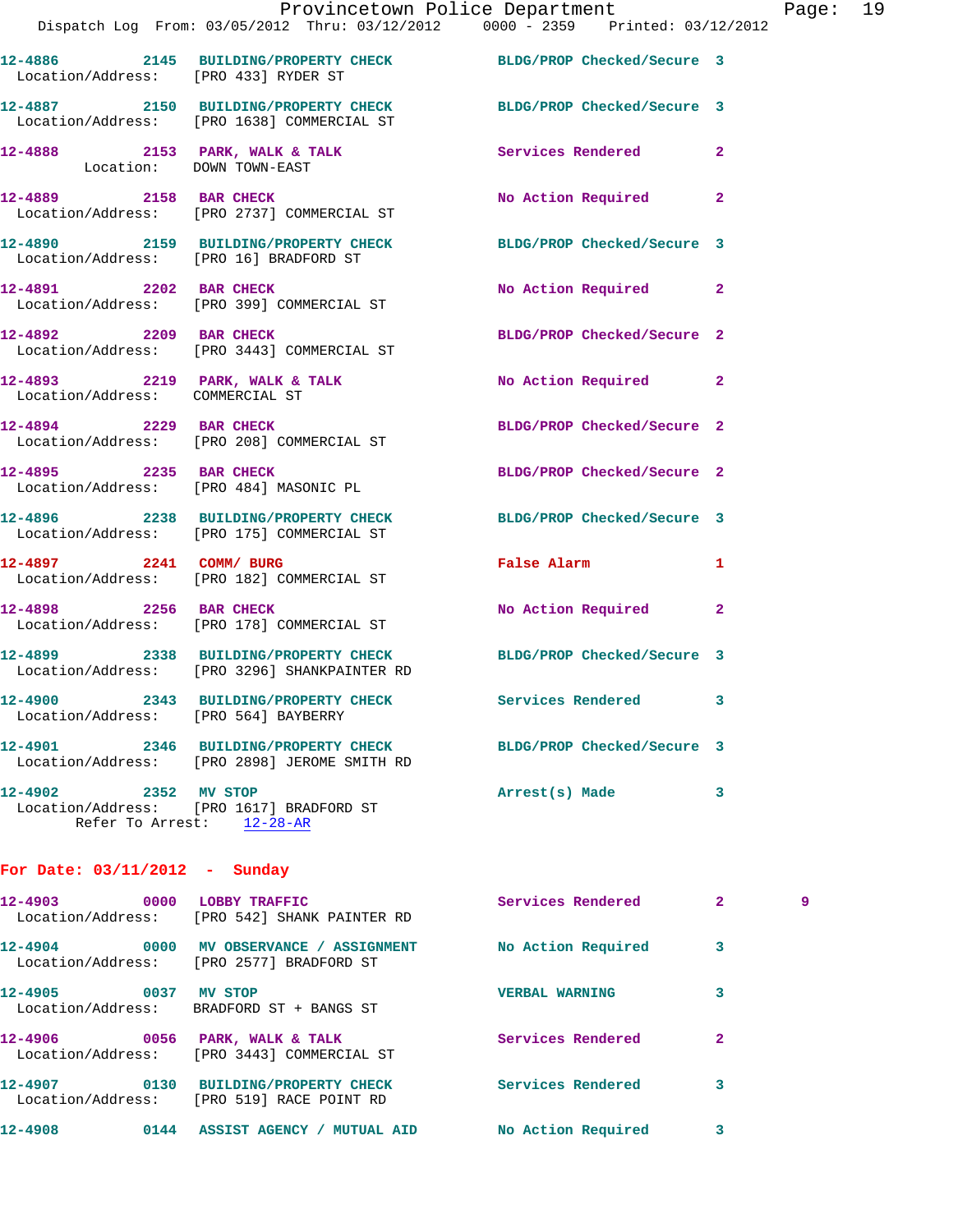|                                                                      | Provincetown Police Department<br>Dispatch Log From: 03/05/2012 Thru: 03/12/2012 0000 - 2359 Printed: 03/12/2012 |                            |                |
|----------------------------------------------------------------------|------------------------------------------------------------------------------------------------------------------|----------------------------|----------------|
|                                                                      | Location/Address: [PRO 542] SHANK PAINTER RD                                                                     |                            |                |
|                                                                      | 12-4909 0153 BUILDING/PROPERTY CHECK BLDG/PROP Checked/Secure 3<br>Location/Address: [PRO 175] COMMERCIAL ST     |                            |                |
|                                                                      | 12-4910 0154 BUILDING/PROPERTY CHECK<br>Location/Address: [PRO 3259] MACMILLAN                                   | <b>Services Rendered</b>   | 3              |
| Location/Address: [PRO 444] HIGH POLE                                | 12-4911 0414 BUILDING/PROPERTY CHECK BLDG/PROP Checked/Secure 3                                                  |                            |                |
|                                                                      | 12-4912 0519 GARAGE DOOR BROKEN                                                                                  | <b>Services Rendered</b>   | 3              |
|                                                                      | 12-4913 0557 BUILDING/PROPERTY CHECK Services Rendered<br>Location/Address: [PRO 306] COMMERCIAL ST              |                            | 3              |
|                                                                      |                                                                                                                  |                            | 3              |
| Location/Address: [PRO 512] PRINCE ST                                | 12-4916 0731 BUILDING/PROPERTY CHECK                                                                             | No Action Required         | 3              |
|                                                                      | 12-4917 0749 BUILDING/PROPERTY CHECK<br>Location/Address: [PRO 2543] MACMILLAN                                   | <b>No Action Required</b>  | 3              |
| Location/Address: RYDER ST                                           | 12-4918 0749 MV OBSERVANCE / ASSIGNMENT                                                                          | No Action Required         | 3              |
|                                                                      | 12-4919 0830 BUILDING/PROPERTY CHECK<br>Location/Address: [PRO 2206] COMMERCIAL ST                               | No Action Required         | 3              |
|                                                                      | 12-4920 0852 WALKING IN BAY/CLAMMING Services Rendered<br>Location/Address: [PRO 3430] COMMERCIAL ST             |                            | 3              |
| Location/Address: COMMERCIAL ST                                      | 12-4921 0903 PARK, WALK & TALK                                                                                   | No Action Required         | $\overline{a}$ |
|                                                                      | 12-4922 0903 MV OBSERVANCE / ASSIGNMENT<br>Location/Address: [PRO 2187] BRADFORD ST                              | <b>No Action Required</b>  | 3              |
| 12-4923 1039 MV STOP                                                 | Location/Address: BRADFORD ST + COURT ST                                                                         | <b>VERBAL WARNING</b>      | 3              |
| Location/Address: [PRO 3287] ROUTE 6                                 | 12-4924 1049 BUILDING/PROPERTY CHECK                                                                             | No Action Required         | 3              |
| $12-4925$ 1049 PARK, WALK & TALK<br>Location/Address: HARRY KEMP WAY |                                                                                                                  | Services Rendered          | $\mathbf{2}$   |
|                                                                      | 12-4928 1219 MEDICAL EMERGENCY<br>Location/Address: [PRO 2904] WEST VINE ST                                      | Transported to Hospital    | 1              |
| Location/Address: [PRO 564] BAYBERRY                                 | 12-4929 1242 BUILDING/PROPERTY CHECK                                                                             | No Action Required         | 3              |
|                                                                      | 12-4930 1249 BUILDING/PROPERTY CHECK<br>Location/Address: [PRO 3030] TIN PAN ALLEY RD                            | BLDG/PROP Checked/Secure 3 |                |
| Location/Address: [PRO 2543] MACMILLAN                               | 12-4931 1300 BUILDING/PROPERTY CHECK                                                                             | No Action Required         | 3              |
| 12-4932 1322 MV STOP                                                 | Location/Address: [PRO 3231] BRADFORD ST                                                                         | <b>VERBAL WARNING</b>      | 3              |
|                                                                      | 12-4933 1328 MV OBSERVANCE / ASSIGNMENT<br>Location/Address: RYDER ST + BRADFORD ST                              | Citation/Warning Issued    | 3              |
|                                                                      | 12-4934 1330 BUILDING/PROPERTY CHECK<br>Location/Address: [PRO 519] RACE POINT RD                                | BLDG/PROP Checked/Secure 3 |                |
| 12-4935<br>1333 MV STOP                                              |                                                                                                                  | Citation/Warning Issued    | 3              |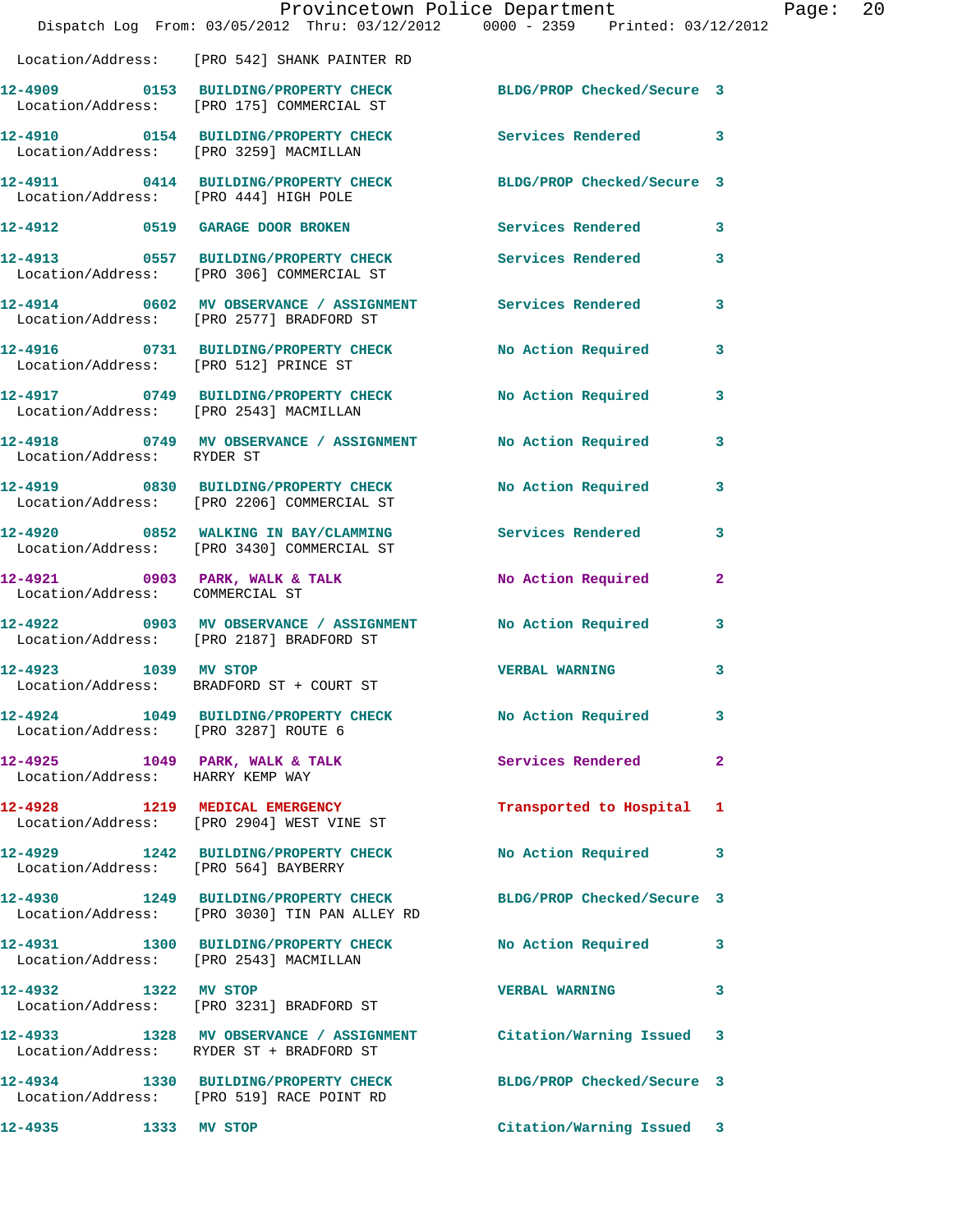|                                      |                                                                                                                   | Provincetown Police Department | Page: 21     |
|--------------------------------------|-------------------------------------------------------------------------------------------------------------------|--------------------------------|--------------|
|                                      | Dispatch Log From: 03/05/2012 Thru: 03/12/2012 0000 - 2359 Printed: 03/12/2012                                    |                                |              |
|                                      | Location/Address: BRADFORD ST + GOSNOLD ST                                                                        |                                |              |
| Location/Address: SHANKPAINTER RD    | 12-4936 1334 MV OBSERVANCE / ASSIGNMENT Services Rendered 3                                                       |                                |              |
| Location/Address: [PRO 571] ALDEN ST | 12-4938 1334 BUILDING/PROPERTY CHECK No Action Required 3                                                         |                                |              |
|                                      | 12-4937 1340 MV STOP<br>Location/Address: [PRO 1789] BRADFORD ST                                                  | <b>VERBAL WARNING</b>          | 3            |
|                                      | 12-4940 1358 PARK, WALK & TALK<br>Location/Address: COMMERCIAL ST + RYDER ST                                      | No Action Required 2           |              |
|                                      | 12-4941 1406 BUILDING/PROPERTY CHECK BLDG/PROP Checked/Secure 3<br>Location/Address: [PRO 105] COMMERCIAL ST      |                                |              |
|                                      | 12-4942 1421 MV OBSERVANCE / ASSIGNMENT Citation/Warning Issued 3<br>Location/Address: BRADFORD ST + STANDISH AVE |                                |              |
|                                      | 12-4943 1431 MV STOP<br>Location/Address: STANDISH ST + BRADFORD ST                                               | <b>VERBAL WARNING</b>          | 3            |
|                                      | 12-4944 1438 COMPLAINT<br>Location/Address: [PRO 1511] BRADFORD ST                                                | <b>Services Rendered</b>       | 3            |
|                                      | 12-4945 1517 PARK, WALK & TALK<br>Location/Address: [PRO 3430] COMMERCIAL ST                                      | No Action Required 2           |              |
|                                      | 12-4946 1535 BUILDING/PROPERTY CHECK<br>Location/Address: [PRO 440] HARRY KEMP WAY                                | BLDG/PROP Checked/Secure 3     |              |
|                                      | 12-4947 1536 BUILDING/PROPERTY CHECK BLDG/PROP Checked/Secure 3<br>Location/Address: [PRO 2543] MACMILLAN         |                                |              |
|                                      | $12-4948$ 1541 PARK, WALK & TALK<br>Location/Address: [PRO 165] COMMERCIAL ST                                     | Services Rendered 2            | 1            |
|                                      | 12-4949 1553 MV OBSERVANCE / ASSIGNMENT Services Rendered 3<br>Location/Address: [PRO 2577] BRADFORD ST           |                                |              |
|                                      | Location/Address: [PRO 253] COMMERCIAL ST                                                                         | <b>PATIENT REFUSAL</b>         | $\mathbf{I}$ |
| Location/Address: [PRO 2521] ROUTE 6 | 12-4951 1612 MV OBSERVANCE / ASSIGNMENT No Action Required 3                                                      |                                |              |
| Location/Address: [PRO 564] BAYBERRY | 12-4952 1620 BUILDING/PROPERTY CHECK BLDG/PROP Checked/Secure 3                                                   |                                |              |
|                                      | 12-4953 1622 MV OBSERVANCE / ASSIGNMENT Services Rendered 3<br>Location/Address: [PRO 2577] BRADFORD ST           |                                |              |
| 12-4954 1627 MV STOP                 | Location/Address: [PRO 3015] BRADFORD ST                                                                          | Citation/Warning Issued 3      |              |
| 12-4955 1636 MV STOP                 | Location/Address: WINSLOW ST + BRADFORD ST                                                                        | <b>VERBAL WARNING</b>          | 3            |
| 12-4956 1639 MV STOP                 | Location/Address: [PRO 3723] ROUTE 6                                                                              | <b>VERBAL WARNING</b>          | 3            |
|                                      | 12-4957 1645 MV STOP/TOW<br>Location/Address: RYDER ST + COMMERCIAL ST                                            | <b>Vehicle Towed State</b>     | 3            |
| Location/Address: [PRO 2] ALDEN ST   | 12-4958 1736 BUILDING/PROPERTY CHECK BLDG/PROP Checked/Secure 3                                                   |                                |              |
|                                      | 12-4959 1744 MV OBSERVANCE / ASSIGNMENT Services Rendered 3                                                       |                                |              |

Location/Address: [PRO 2521] ROUTE 6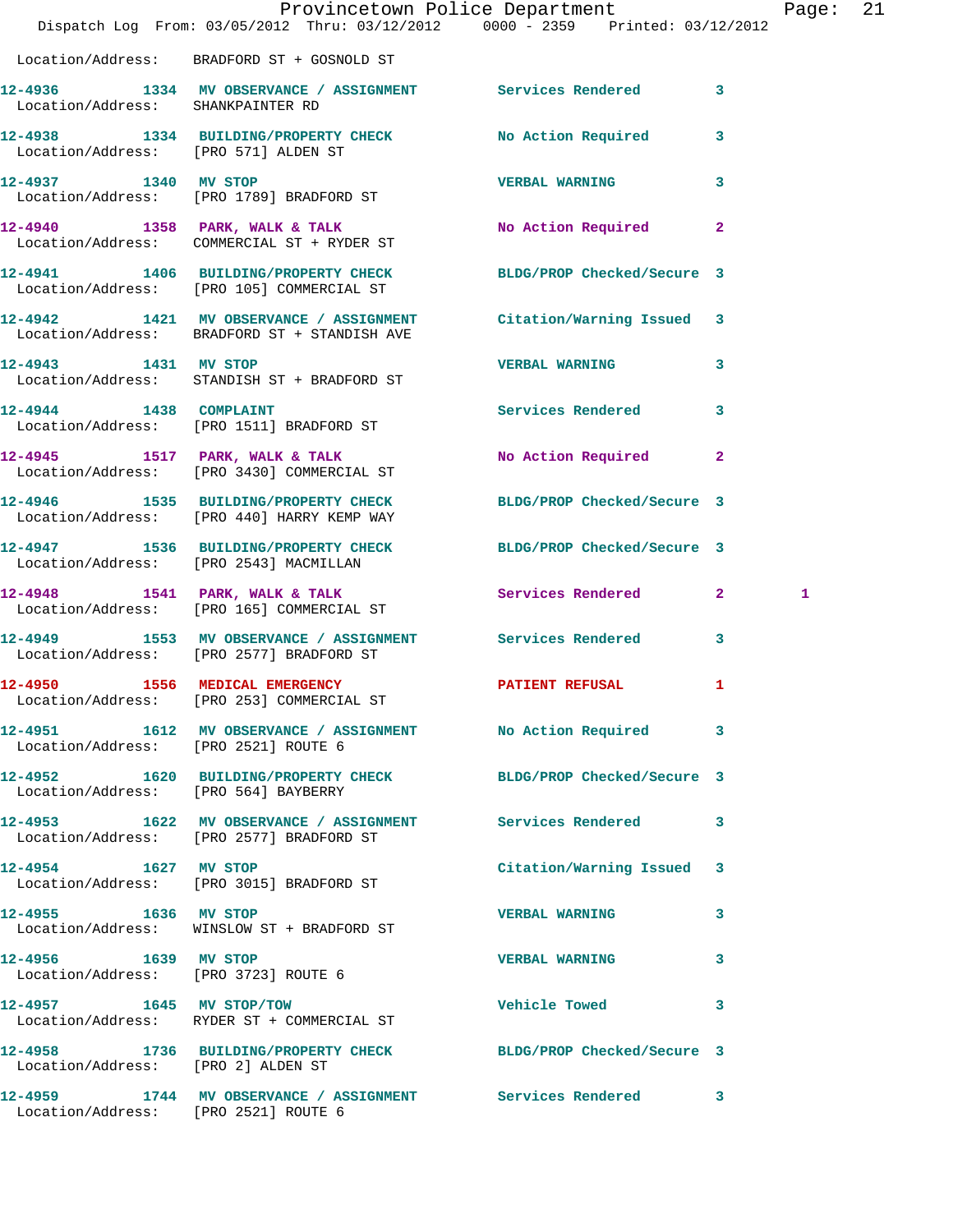|                                                     | Dispatch Log From: 03/05/2012 Thru: 03/12/2012 0000 - 2359 Printed: 03/12/2012                              | Provincetown Police Department |              | Page: | 22 |
|-----------------------------------------------------|-------------------------------------------------------------------------------------------------------------|--------------------------------|--------------|-------|----|
|                                                     | 12-4960 1750 MV DISABLED<br>Location/Address: [PRO 248] COMMERCIAL ST                                       | Services Rendered              | $\mathbf{2}$ |       |    |
|                                                     | 12-4961 1753 STAFF IN HIGH SCHOOL Services Rendered                                                         |                                | 3            |       |    |
| 12-4963 1846 MV DISABLED                            | Location/Address: RYDER ST + COMMERCIAL ST                                                                  | Services Rendered              | $\mathbf{2}$ |       |    |
|                                                     | 12-4964 1848 BUILDING/PROPERTY CHECK BLDG/PROP Checked/Secure 3<br>Location/Address: [PRO 488] MAYFLOWER ST |                                |              |       |    |
|                                                     | 12-4965 1856 FOLLOW UP<br>Location/Address: [PRO 245] COMMERCIAL ST                                         | Services Rendered              | $\mathbf{2}$ |       |    |
|                                                     | 12-4966 1940 PARK, WALK & TALK<br>Location/Address: [PRO 3296] SHANK PAINTER RD                             | Services Rendered              | $\mathbf{2}$ |       |    |
|                                                     | 12-4967 1958 FOLLOW UP<br>Location/Address: [PRO 3296] SHANK PAINTER RD                                     | Services Rendered              | $\mathbf{2}$ |       |    |
| Location/Address: [PRO 433] RYDER ST                | 12-4968 2007 BUILDING/PROPERTY CHECK                                                                        | BLDG/PROP Checked/Secure 3     |              |       |    |
|                                                     | 12-4969 2023 BUILDING/PROPERTY CHECK<br>Location/Address: [PRO 306] COMMERCIAL ST                           | BLDG/PROP Checked/Secure 3     |              |       |    |
|                                                     | 12-4970 2041 BUILDING/PROPERTY CHECK<br>Location/Address: [PRO 519] RACE POINT RD                           | BLDG/PROP Checked/Secure 3     |              |       |    |
|                                                     | 12-4971 2048 MV OBSERVANCE / ASSIGNMENT Services Rendered<br>Location/Address: [PRO 2577] BRADFORD ST       |                                | 3            |       |    |
|                                                     | 12-4972 2052 BUILDING/PROPERTY CHECK<br>Location/Address: [PRO 2898] JEROME SMITH RD                        | BLDG/PROP Checked/Secure 3     |              |       |    |
| 12-4973 2054 MV STOP                                | Location/Address: STANDISH ST + BRADFORD ST                                                                 | <b>VERBAL WARNING</b>          | 3            |       |    |
|                                                     | 12-4974 2101 BUILDING/PROPERTY CHECK<br>Location/Address: [PRO 2490] PROVINCELANDS RD                       | BLDG/PROP Checked/Secure 3     |              |       |    |
| 12-4975                                             | 2107 ASSIST CITIZEN<br>Location/Address: [PRO 542] SHANK PAINTER RD                                         | Services Rendered 3            |              |       |    |
| Location/Address: [PRO 16] BRADFORD ST              | 12-4976 2109 BUILDING/PROPERTY CHECK BLDG/PROP Checked/Secure 3                                             |                                |              |       |    |
|                                                     | 12-4977 2140 MV OBSERVANCE / ASSIGNMENT Services Rendered<br>Location/Address: RYDER ST + BRADFORD ST       |                                | 3            |       |    |
| 12-4978 2143 MV STOP<br>Location/Address: CENTER ST |                                                                                                             | Citation/Warning Issued        | 3            |       |    |
|                                                     | 12-4979 2309 BUILDING/PROPERTY CHECK<br>Location/Address: [PRO 519] RACE POINT RD                           | <b>Services Rendered</b>       | 3            |       |    |
|                                                     | 12-4980 2315 BUILDING/PROPERTY CHECK<br>Location/Address: [PRO 306] COMMERCIAL ST                           | BLDG/PROP Checked/Secure 3     |              |       |    |
|                                                     | 12-4981 2315 MV OBSERVANCE / ASSIGNMENT Services Rendered<br>Location/Address: [PRO 2577] BRADFORD ST       |                                | 3            |       |    |
|                                                     | 12-4982 2324 MV OBSERVANCE / ASSIGNMENT No Action Required<br>Location/Address: [PRO 595] BRADFORD ST       |                                | 3            |       |    |
| 12-4983 2331 BAR CHECK                              | Location/Address: [PRO 3443] COMMERCIAL ST                                                                  | No Action Required             | $\mathbf{2}$ |       |    |
|                                                     | 12-4984 2338 BUILDING/PROPERTY CHECK<br>Location/Address: [PRO 175] COMMERCIAL ST                           | Services Rendered              | 3            |       |    |